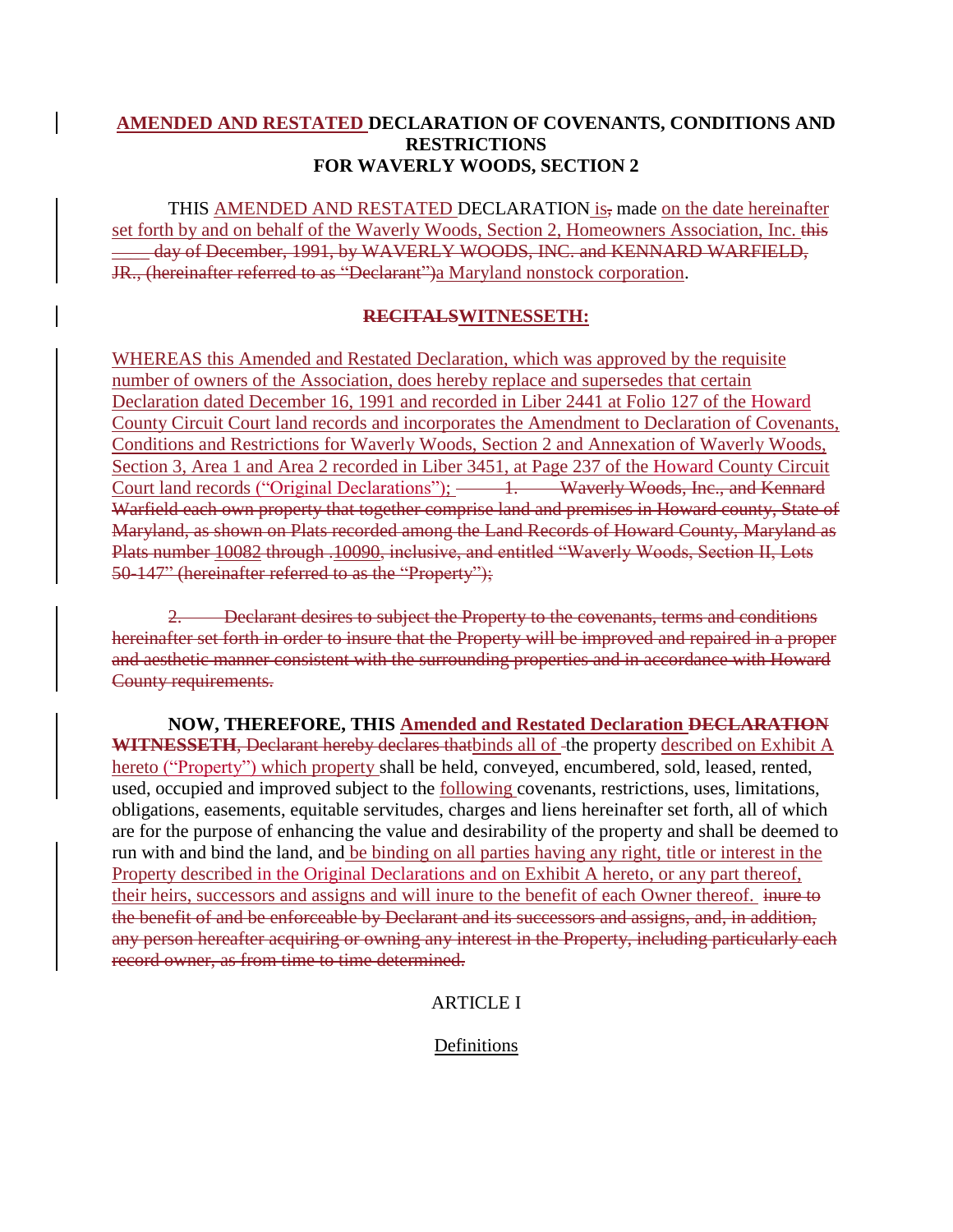As used herein, the following words and terms shall have the meanings set forth below except to the extent otherwise expressly provided, or otherwise resulting from necessary implication. The terms herein defined are:

1. "Advisory Board" shall mean the body appointed by the Board of Directors as described in Article X, Paragraph 2 hereof.

 $\frac{2.1}{2.1}$ . "Architectural Control" shall mean and refer to the control over the design, appearance, and use of the Property and Structures as contemplated by this Declaration in order to insure that the Property will be improved, maintained, and repaired in a manner acceptable to Declarantthe Association, in keeping with the aesthetic and harmonious nature of community and in accordance with Howard County requirements.

3. "Builder" shall mean any Record Owner who owns two (2) or more Lots for the purpose of building a Dwelling or Dwellings for sale to a third party.

4.2. "Association" shall mean and refer to THE WAVERLY WOODS, SECTION 2, HOMEOWNER'S ASSOCIATION, INC., a Maryland nonprofit, non-stock corporation, its successors and assigns.

5.3. "Board" shall mean and refer to the Board of Directors of the Association.

6.4. "Common Areas" shall mean all real property (including the Improvements thereon) owned, leased, or used under the terms of an easement by the Association for the common use and enjoyment of the Owners.

7. "Declarant" shall mean and refer to Waverly Woods, Inc., a Maryland corporation, and its successors and assigns, and Kennard Warfield, and his heirs, successors, assigns, and personal representatives.

8.5. "Dwelling" shall mean and refer to any single family dwelling constructed on any portion of the Property.

 $9.6.$  "Improvement(s)" shall mean and refer to, for example but not by way of limitation, any building, fence, wall, sign, fuel tank, deck, patio, shed, mailbox, privacy screen, sidewalk, flue, chase, antenna, porch, steps, pool, hot-tub, clothes dryer, landscaping or other structure of any kind.

10.7. "Lot" or "Lots" shall mean the lots comprising the Property intended for the construction of a single family Dwelling, namely, lots 50 through 147 and lots 152 through 190 exclusive of lots 57, 85, 96, 100, 123, 143, 162 and 190 which are intended to be open space lots, excepting in each case any public road or street, no part of which shall be included in any lot. The term "Lot" shall also include all residential lots which may in the future be annexed to Waverly Woods, Section II, or otherwise subjected to this Declaration.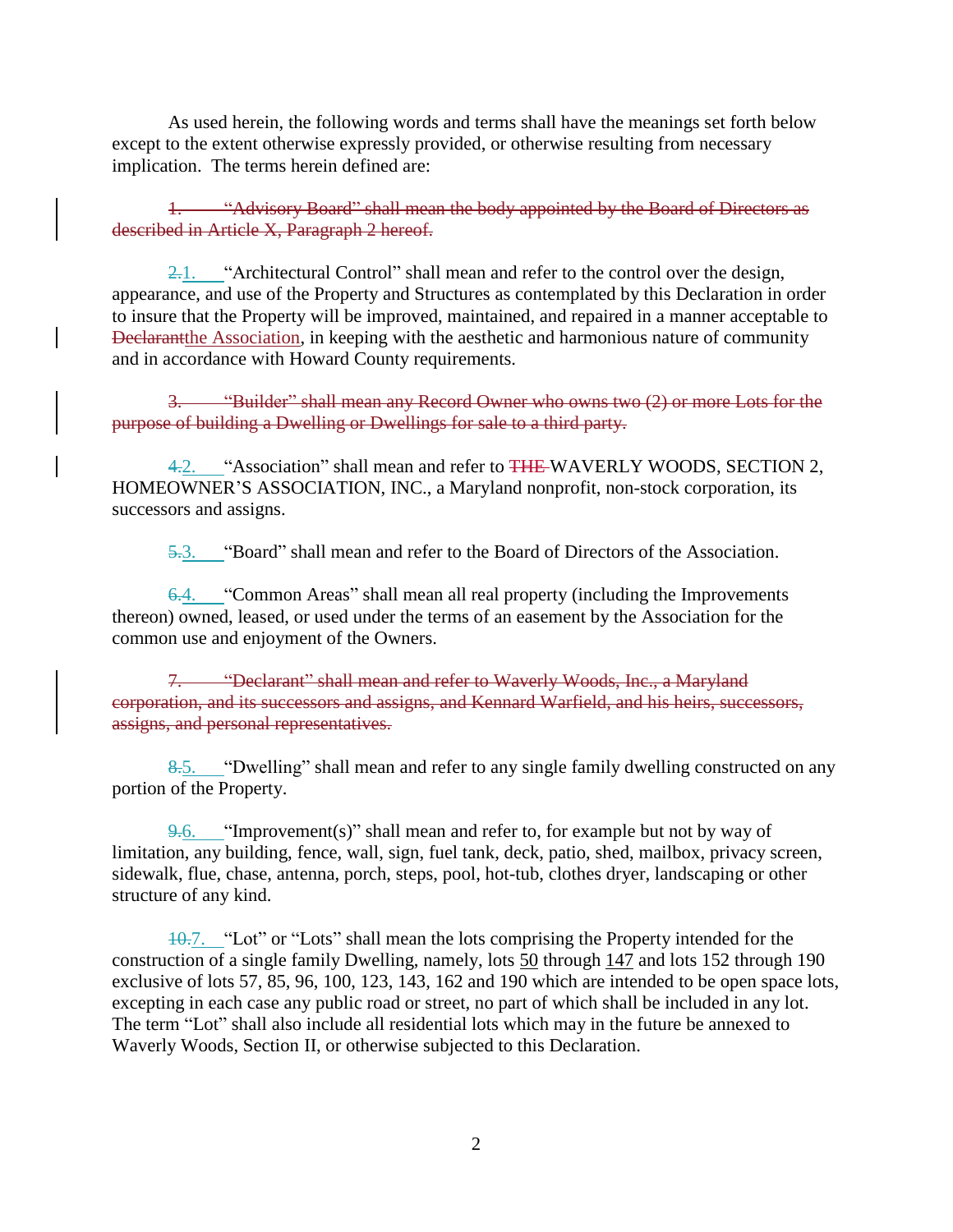11.8. "Member" shall mean and refer to every person, group of persons or entity who holds membership in the Association, including the Declarant.

12.9. "Mortgage" shall mean and refer to a mortgage, deed of trust or other conveyance in the nature of a mortgage. "First Mortgage" shall mean, refer to and include a Mortgage with priority over all other Mortgages.

13.10. "Mortgagee" shall mean and refer to the holder of any Mortgage or the trustee or beneficiary of any deed of trust on any Lot, provided such holder is an institutional lender and/or a licensed mortgage banker.

14.11. "Owner" shall mean and refer to each Record Owner of the Property or of a Lot or Lots, as the context may indicate.

15.12. "Property" shall mean and refer to the property as described on Exhibit A hereto first above described and any additional property subsequently added to the property or made subject to this Declaration.

16.13. "Record Owner" shall mean and refer to the person, firm, corporation, trustee, or legal entity, or the combination thereof, including contract sellers, holding record title to the Property, or to any Lot or Lots, either in his, her or its own name, or as joint tenants, tenants in common, tenants by the entirety, or tenancy in co-partnership if the Property is held in such real property tenancy or partnership relationship. If more than one person, firm, corporation, trustee or other legal entity, or any combination thereof, holds the record title to the Property whether in a real property tenancy or partnership relationship or otherwise, all of same, as a unit and not otherwise, shall be deemed a single Record Owner. The term "Record Owner," however, shall not mean or refer to any contract purchaser, nor the owner of any redeemable ground rent issuing out of the Property, nor shall it include any mortgagee named in any Mortgage covering the Property designed solely for the purpose of securing performance of an obligation or payment of a debt.

17.14. "Structure" shall mean and refer to any Improvement, thing or device other than trees (except for evergreen trees planted in the form of a hedge or barrier), shrubbery (less than two (2) feet high unless in the form of a hedge) and landscaping, placed upon the Property, including, by way of illustration and not limitation, any building, garage, porch, shed, greenhouse, bathhouse, coop or cage, covered or uncovered patio, swimming pool, basketball hoop or other recreational structures or devices, clothesline, radio, television or other antenna, satellite dish, tennis or other sports courts, decks, hot tubs, fence, curbing, paving, artificial turf, garden, fence, wall, barrier or hedge more than two (2) feet in height (whether made of shrubbery or evergreen trees), signboard, trailer and any temporary or permanent improvement made to the Lot or any part thereof. "Structure" shall also mean (i) any excavation, fill, ditch, diversion dam or other thing or device which affects or alters the natural flow of surface waters from, upon or across the Lot, or which affects or alters the flow of any waters in any natural or artificial stream, wash or drainage channel from, upon or across the Lot and (ii) any change in the grade of the Lot of more than six (6) inches from that existing at the time of purchase by each Record Owner.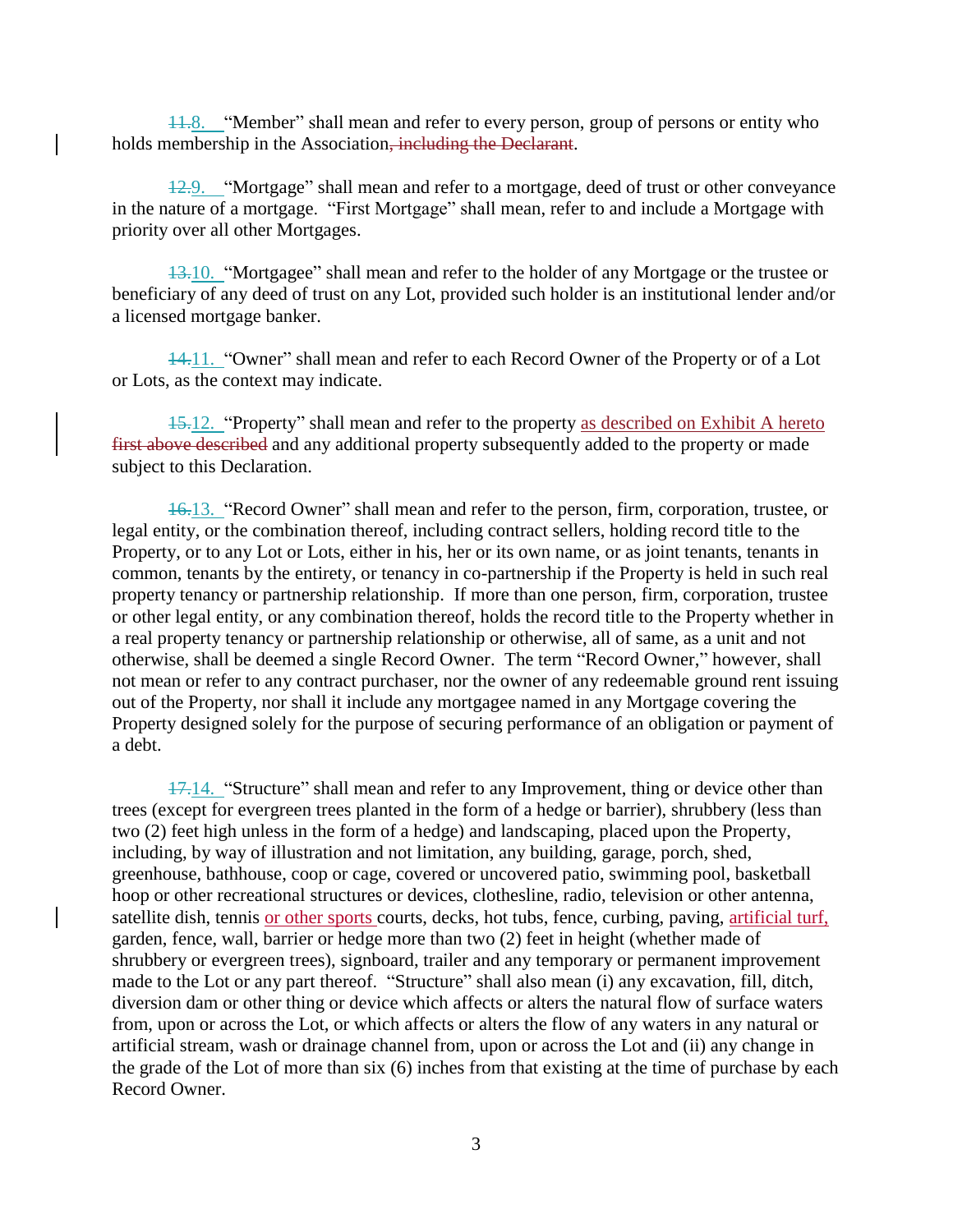"Unit" or "Units" shall mean and refer to one or more of the single family dwellings built on the Property.

#### ARTICLE II

#### Property Subject to Declaration

The real property which is and shall be held, conveyed, encumbered, sold, leased, rented, used, occupied, and improved subject to the terms and provisions of this Declaration is the Property, as described on page one Exhibit A of this Declaration and any property subsequently added or annexed hereto and made subject to this Declaration. <del>Declarant specifically reserves</del> the right to annex to this Declaration the property known as Waverly Woods, Section 2, Area 2, and described in Exhibit A attached hereto and made a part hereof.

#### ARTICLE III

#### Covenants for Maintenance

1. Each Record Owner shall keep the Lot owned by him and all improvements therein or thereon, in good order and repair, including but not limited to, the seeding, watering and mowing of all lawns, the pruning and cutting of all trees and shrubbery and the painting (or other appropriate external care) of all buildings and other improvements, all in a manner and with such frequency as is consistent with good property management. If, in the opinion of the Declarant Board or the Architectural Committee, as hereinafter defined, any Record Owner fails to perform the duties imposed by the preceding sentence, Declarant and/or the Association, after fifteen (15) days' written notice to the Record Owner to remedy the condition in question, shall have the right, through its agents and employees, to enter upon the Property-Lot and to repair, maintain, repaint and/or restore the Lot and the improvements or Structures thereon, and the cost thereof shall be a binding, personal obligation of such Record Owner as well as a lien (enforceable in the same manner as a mortgage and under the Maryland Contract Lien Act) upon the Record Owner's Lot. Nothing in this Article III, Paragraph 1, however, shall apply during the original construction of a Unit provided that such construction otherwise is in compliance with this Declaration. During such construction on the Lot, all debris and equipment shall be removed from the Lot in a timely fashion and the Lot shall be kept in a safe and orderly condition.

2. The lien provided in Article III, Paragraph 1 hereof shall be in favor of the Declarant and/or the Association but shall not be valid as against a bona fide purchaser (or bona fide mortgagee) of the Lot or Lot and Dwelling unless a suit to enforce said lien shall have been filed in a court of record in Howard County prior to the recordation among the Land Records of Howard County of the deed (or mortgage) conveying the Lot or Lot and Dwelling to such purchaser (or subjecting the same to such mortgage) .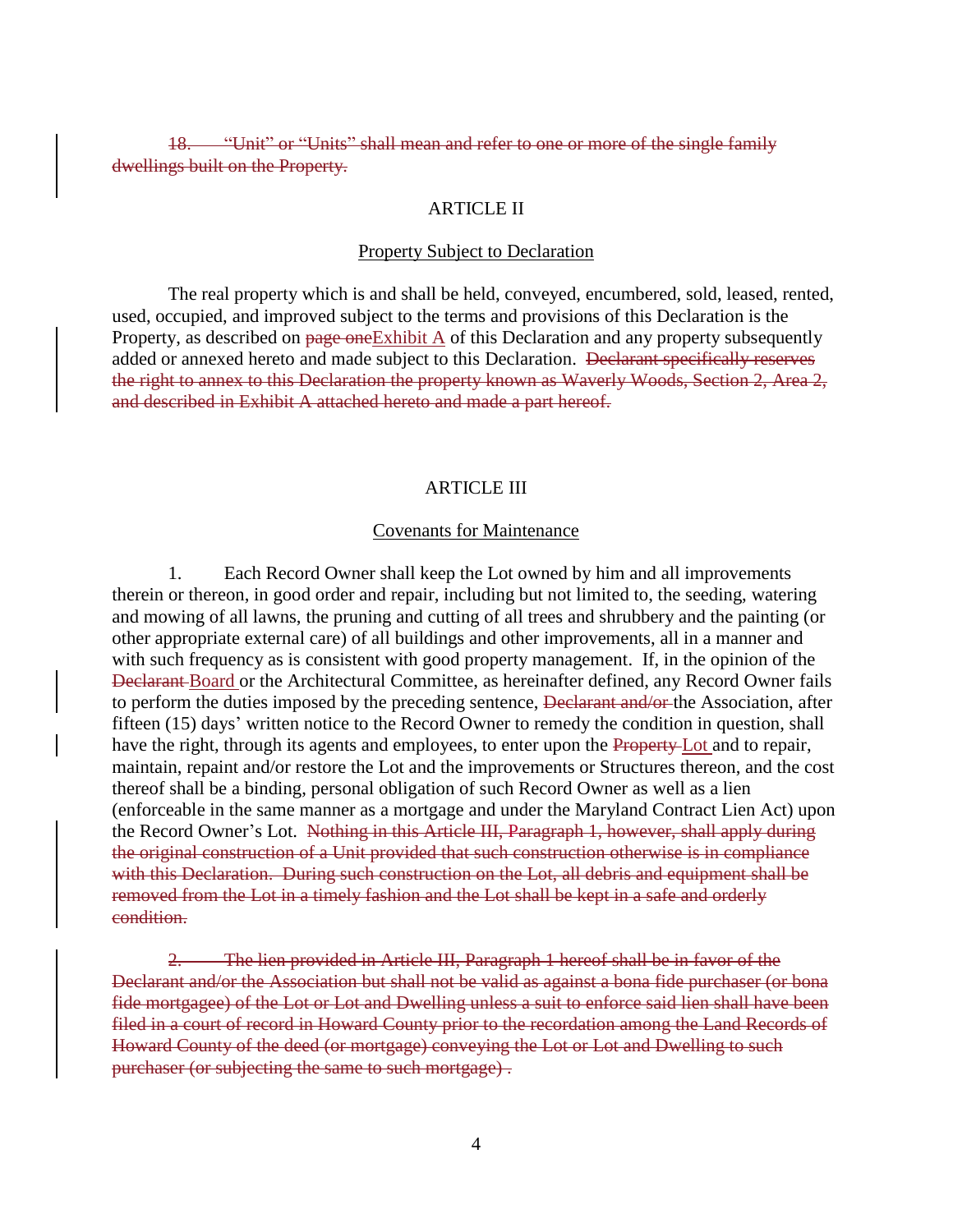3.2. Common Areas. The <del>Declarant shall be responsible for the care and maintenance</del> of the Common Areas until the 50th Lot is sold to a buyer who intends to occupy the Lot as his primary residence, after which time the Association is shall be responsible for the care and maintenance of the Common Areas. The Common Areas shall be open space used solely for recreational and park purposes, and for pathways, storm water management facilities and entrance sign structures. The rules and regulations regarding the Common Areas shall be promulgated by the Board.

4.3. Individual Lots. The Owner of each Lot shall otherwise be responsible for the care, maintenance, repair and replacement of his Lot, Dwelling and all Improvements situate thereon, therein and thereunder, including all privately owned sidewalks located on the premises, and sidewalks adjacent to the Lot but in a public right of way.

### ARTICLE IV

### Architectural Committee Architectural Control

1. Architectural control shall be vested in the Declarant, who shall have the sole authority to grant all necessary approvals or waivers, until the conveyance of the last Lot. Upon conveyance of the last Lot, Architectural Control shall vest in the Architectural Committee, which shall be composed of those no less than three  $(3)$  and no more than seven  $(7)$  or more Record Oowners of Lots. Architectural Committee members shall be elected by the Record Owners, and shall be elected for staggered terms of 1-3 years, which shall be determined by the number of votes each member receives (those with the highest votes serve the longer terms). If the membership meeting cannot be held due to a lack of quorum, the Board shall appoint the committee members to serve until the next meeting of the membership. so designated from time to time by a majority of the Record OwnersBoard., and said Record owners, voting on the basis of one vote per Lot owned per committee member, shall thereafter have control over the appointment and removal of committee members. Any member of the Architectural Committee may resign from that position provided he gives thirty (30) days' notice of his resignation to all other members of the Architectural Committee. Members of the Architectural Committee shall have the ability to appoint such new and/or additional members as they deem necessary or appropriate. The members of the Architectural Committee serve at the pleasure of the Board. If there is no Architectural Committee, If the Architectural Committee is unable or refuses to act, or on a case by case basis, the Board may assume and perform the duties required of the Architectural Committee.

2. No structure shall be commenced, erected, placed, moved onto or permitted to remain on any Lot, nor shall any existing Structure upon any Lot be altered in any way which materially changes the exterior appearance thereof, nor shall any new use be commenced on any Lot unless plans and specifications (including a description of any proposed new use) therefore shall have been submitted to and approved in writing by the Declarant or the Architectural Committee, whichever shall then have the power to act. Such plans and specifications shall be in such form and shall contain such information, as may be required by the Declarant or Architectural Committee, but in any event shall include (i) a site plan of the Lot showing the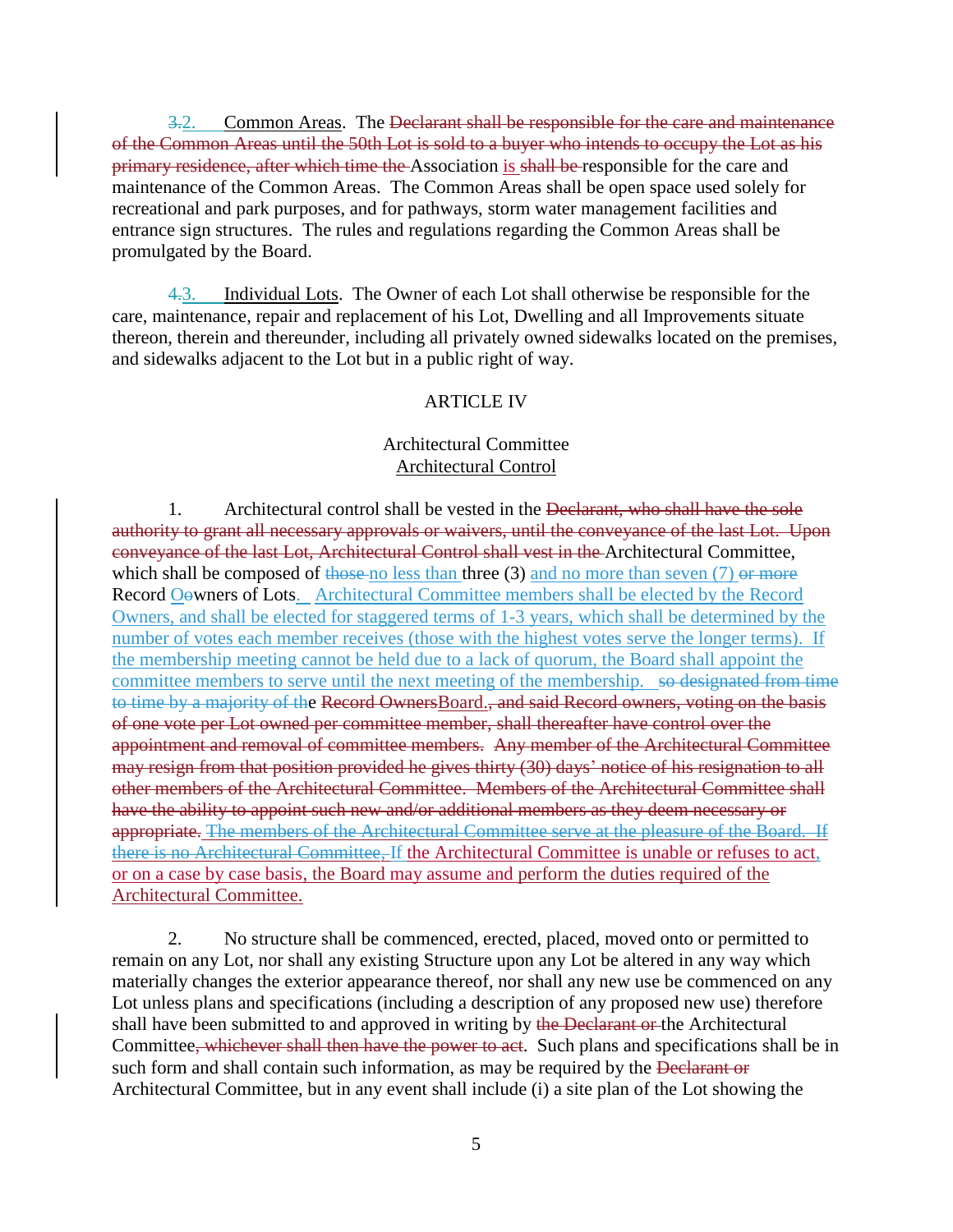nature, exterior color scheme, kind, shape, height, materials and location with respect to the particular Lot (including proposed front, rear and side setbacks and free spaces, if any are proposed) of all Structures, the location thereof with reference to Structures on adjoining portions of the Property, and the number and location of all parking spaces and driveways on the Lot, and (ii) grading and landscaping plans for the particular Lot. Such plans and specifications shall be presented to the Declarant or the Architectural Committee together with a nonrefundable fee of One Hundred Dollars (\$100.00) for plans and specifications for construction of a house and Twenty Five Dollars (\$25.00) for other plans and specifications, covering the cost of reviewing the plans and specifications. The preceding fees do not apply to Builders.In the case of complex submissions where professional engineering or architectural advice may be needed to evaluate the submission, the Board may pass along such fees to the owner after first informing the owner of the potential need for such advice.

3. The Declarant or the Architectural Committee shall have the right to disapprove any plans and specifications submitted hereunder because of any of the following:

(a) failure to include information in such plans and specifications as may have been reasonably requested;

(b) objection to the exterior design, appearance or materials of any proposed Structure;

(c) incompatibility of any proposed Structure or use with existing Structures or uses upon other lots in the vicinity of the Property;

(d) objection to the location of any proposed Structure upon any Lot or with reference to other lots in the vicinity;

(e) objection to the grading and landscaping plans for any Lot;

(f) objection to the color scheme, finish, proportions, style of architecture, height, bulk or appropriateness of any proposed Structure;

(g) objection to parking areas proposed for any Lot on the grounds of (i) incompatibility to proposed uses and Structures on such Lot or (ii) the insufficiency of the size of parking areas in relation to the proposed use of the Lot;

(h) any other matter which, in the sole and absolute judgment of the Declarant or the Architectural Committee, would render the proposed structure, structures or uses inharmonious with the general plan of improvement of the Property or with structures or uses located upon other Lots in the vicinity of the Property, whether based on aesthetic or other reasons; and

(i) non-conformance with this Declaration.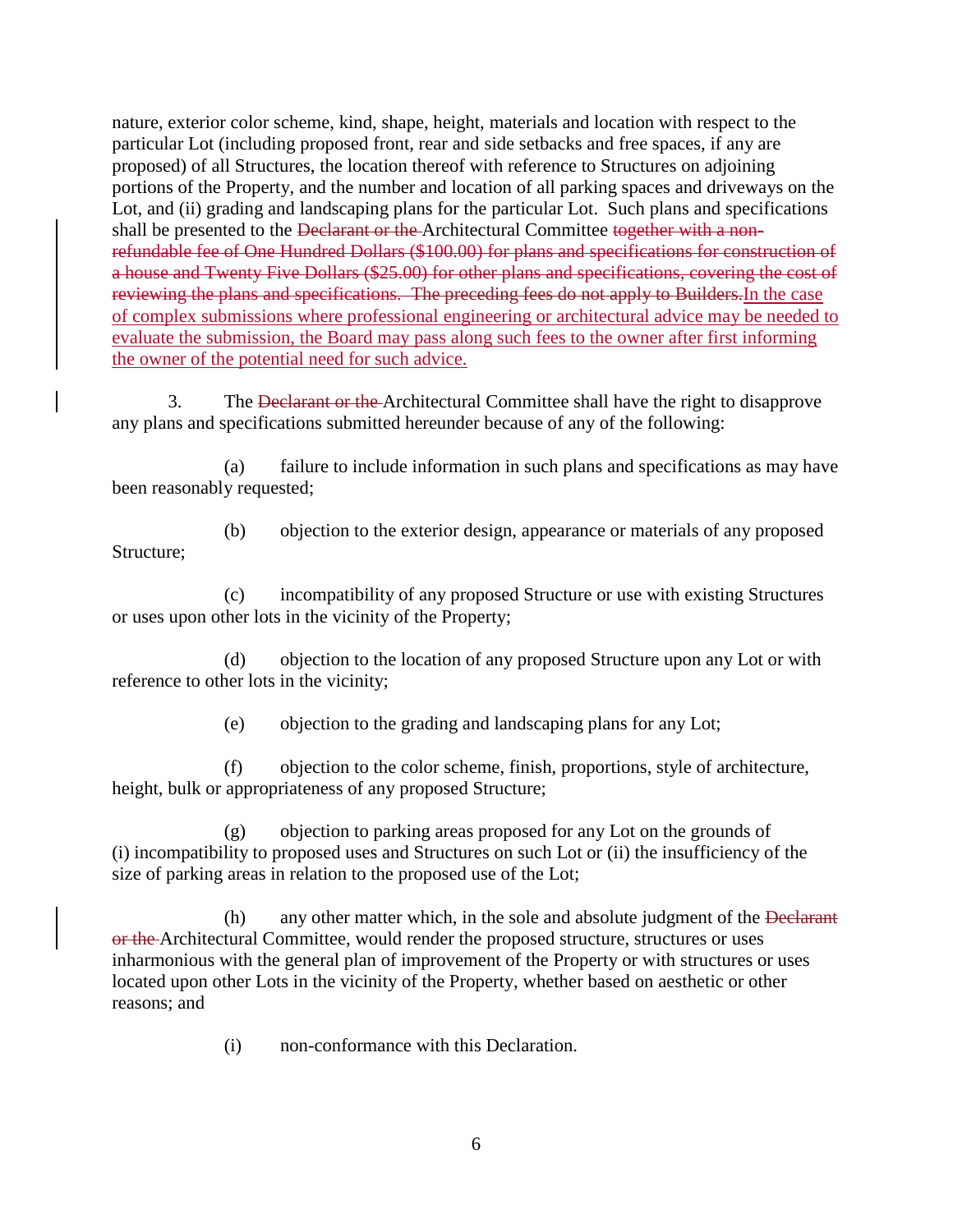In any case in which the Architectural Committee or the Declarant shall disapprove any plans and specifications submitted hereunder, or shall approve the same only as modified or upon specified conditions, such disapproval or qualified approval shall be accompanied by a statement of the grounds upon which such action was based. In any such case the Architectural Committee or the Declarant shall, if requested, make reasonable efforts to assist and advise the applicant in order that an acceptable proposal can be prepared and submitted for approval.

4. Upon approval by the Declarant or the Architectural Committee of any plans and specifications submitted hereunder, a copy of such plans and specifications, as approved, shall be deposited for permanent record with the Declarant or the Architectural Committee or the Association's managing agent.  $\frac{1}{2}$  and aUpon request, a copy of such plans and specifications bearing such approval, in writing, shall be returned to the applicant submitting the same.

5. The Declarant or the Architectural Committee may promulgate rules governing the form and content of plans to be submitted for approval or requiring specific improvements on the Lots, including, without limitation, exterior lighting and planting, and may issue statements of policy with respect to approval or disapproval of the architectural styles or details, or other matters, which may be presented for approval. Such rules and such statements of policy may be amended or revoked by the Declarant or the Architectural Committee from time to time. to approve or disapprove any feature or matter subject to approval, or to waive the exercise of the Declarant's or the Architectural Committee's discretion as to any such matter, but no change of policy shall affect the finality of the approval granted prior to such change. Approval for use on the Property of any plans or specifications shall not be deemed a waiver of the Declarant's or the Architectural Committee's right, in its discretion, to disapprove such plans or specifications or any of the features or elements included therein if such plans, specifications, features or elements are subsequently submitted for any other use on the Property. Approval of any such plans and specifications relating to the Property, however, shall be final and such approval may not be revoked or rescinded thereafter, provided that the plans and specifications, as approved, and any condition attached to any such approval, have been substantially adhered to and complied with in regard to all Structures on and uses in question.

In the event that the Declarant or the Architectural Committee fails to approve or disapprove any complete application for a modification plans and specifications as herein provided within sixty (60) days after receipt thereof, they shall be deemed to have been approved, as submitted, and no further action shall be required. Incomplete applications are automatically disapproved.

6. If any Structure shall be altered, erected, placed or maintained upon the Property, or any new use commenced on the Property otherwise than in accordance with plans and specifications approved by the Declarant or the Architectural Committee pursuant to the provisions of this Article IV, such alteration, erection, maintenance or use shall be deemed to have been undertaken in violation of this Article IV and without the approval required herein, and upon written notice from the Declarant or the Architectural Committee, any such Structure so altered, erected, placed or maintained upon the Property in violation hereof shall be removed or altered, and any such use shall be terminated, so as to extinguish such violation.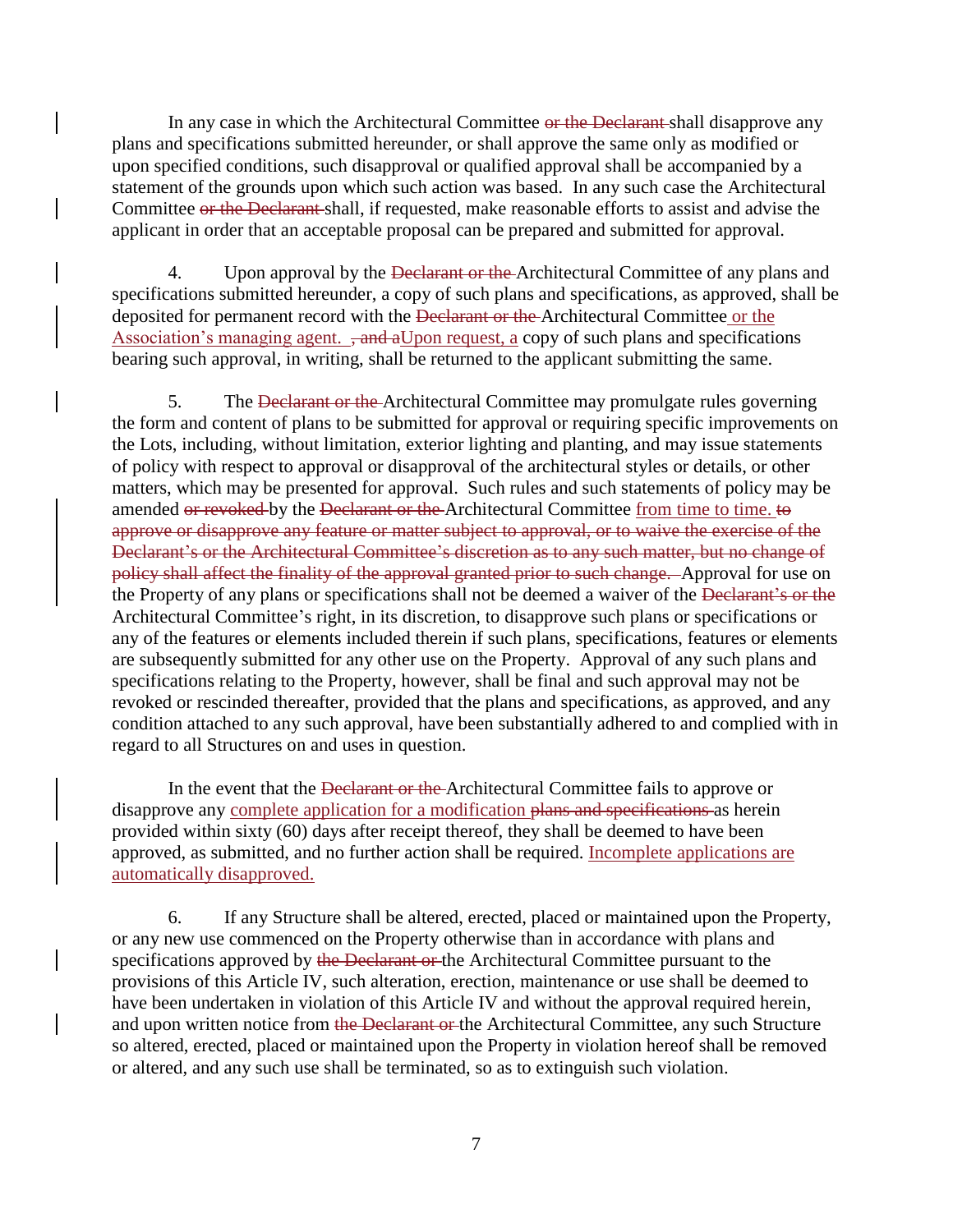If within thirty  $(30)$  fifteen  $(15)$  days after the notice of such a violation, the Record Owner of the Lot upon which such violation exists shall not have taken reasonable steps toward the removal or termination of the same, <del>Declarant or t</del>he Association shall have the right, through its agents and employees, to enter upon the Lot to take such steps as may be necessary to extinguish such violation and the cost thereof shall be a binding, personal obligation of the Record Owner of such Lot as well as a lien upon the Lot in question. <del>Declarant or</del> Tthe Association shall have the right to create a lien for its costs, including interest and attorney's fees, incurred as a result of a Record Owner's nonpayment of such a personal obligation, and such lien shall be established under the provisions of the Maryland Contract Lien Act, as amended from time to time.

7. Upon completion of the construction or alteration of any structure in accordance with plans and specifications approved by the Declarant or the Architectural Committee, the Declarant or the Architectural Committee shall, upon written request of the Record Owner thereof, issue a certificate of compliance in form suitable for recordation, identifying such Structure and stating that the plans and specifications, the location of such Structure and the use or uses to be conducted thereon have been approved and that such structure complies therewith. Preparation and recording of such certificate shall be at the expense of such Record Owner. Any certificate of compliance issued in accordance with the provisions of this Article IV, Paragraph 7, shall be prima facie evidence of the facts therein stated, and as to any purchaser or encumbrancer in good faith and for value, or as to any title insurer, such certificate shall be conclusive evidence that all structures on the Property that are described in the certificate, and the use or uses described therein comply with an the requirements of this Article IV, and with all other requirements of this Declaration as to which the Declarant or the Architectural Committee exercises any discretionary or interpretive powers.

8. Any agent of the <del>Declarant or of the B</del>oard of Directors or Architectural Committee may at any reasonable time or times enter upon and inspect the Property and individual Lots and any improvements thereon for the purpose of ascertaining whether the maintenance of the property and the maintenance, construction or alteration of structures thereon are in compliance with the provisions hereof, and neither the Declarant nor the Board, Architectural Committee nor it's any such agent shall be deemed to have committed a trespass or other wrongful act by reason of such entry or inspection.

9. The Declarant or the Architectural Committee, whichever shall then have the power to act. Only the Board has the authority to grant variances from the shall have the right to grant waivers of the Rules and Regulations.

10. Notwithstanding anything contained herein to the contrary, the Declarant's and Builder's construction on and development of the Property or Lots shall not be subject to the Architectural Control or the Architectural Committee, except that Declarant has the right to review and approve and comment on the Builder's plans and specifications.

### ARTICLE V

#### Rules and RegulationsPermitted Uses and Restrictions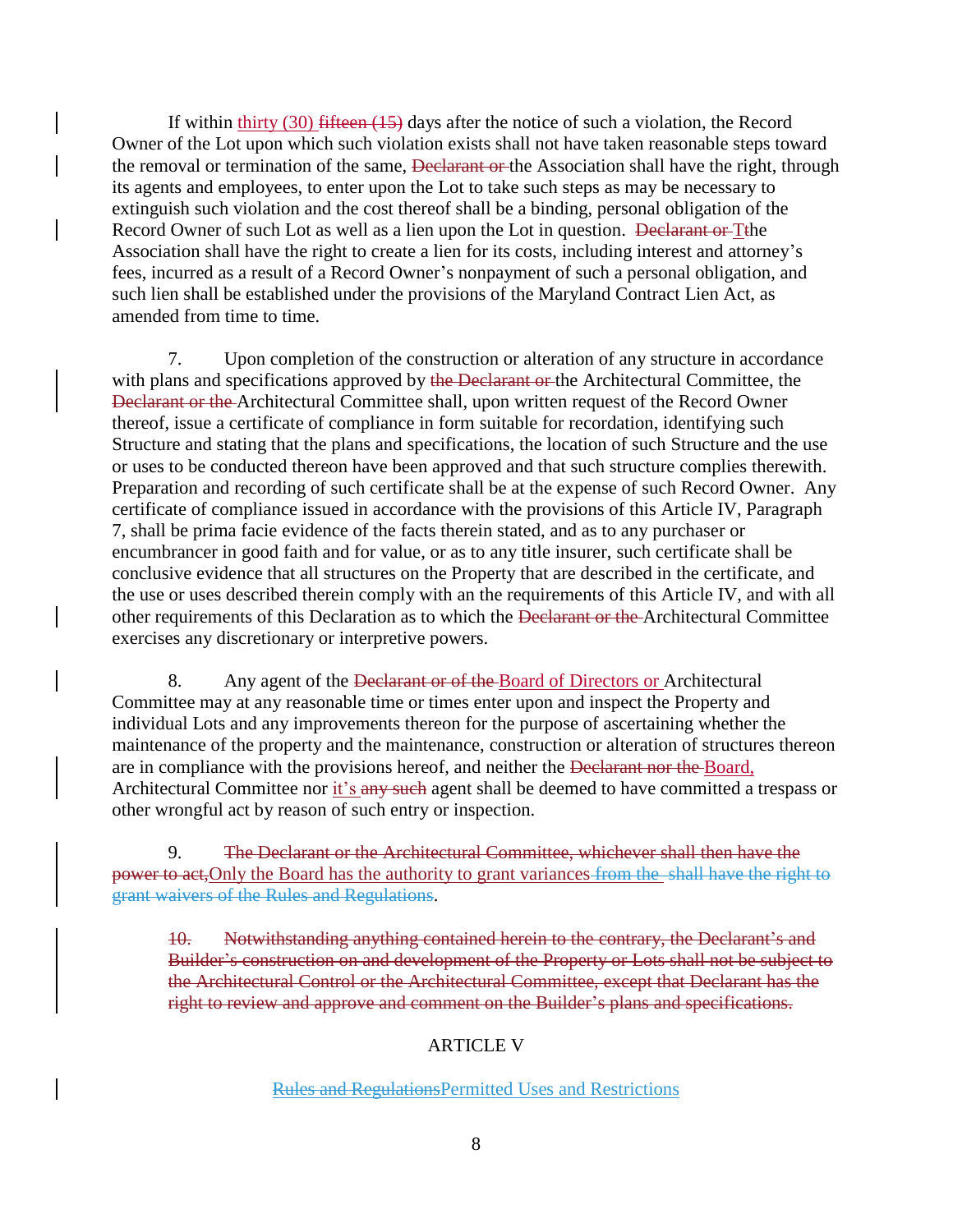1. All structures and Lots shall conform to the following uses and restrictions. Rules and Regulations.

2. Each Lot shall be used for residential purposes only; and no Structure shall be erected, altered or maintained on any Lot other than a single family detached dwelling, except as provided as follows, if permitted within the zoning laws and regulations applicable to the Property.

The Declarant and Builders shall have the right to use any Lots, and any improvements thereon, it may own from time to time as sales offices and model units and for such other uses as the Declarant may deem appropriate for the development and marketing of any dwellings now or hereafter located on the Property, and in furtherance thereof, the Declarant and Builders may, among other things, install one or more construction and/or sales trailers upon the Property. The Declarant and Builder shall also have the right to erect upon the Property, such advertising and directional signs and other materials as the Declarant shall deem appropriate for the development and marketing of any dwellings now or hereafter located on the Property.

3. Builder shall submit plans and specifications for Dwellings to the Declarant for review and approval prior to commencing any construction on the Lot upon will be placed.

4.3. No Lot shall be subdivided into two or more lots.

5.4. No noxious, illegal or offensive activity shall be carried on upon any Lot, nor shall anything be done thereon which may be or may become an annoyance or nuisance to the neighborhood.

6.5. No Structure of a temporary character, trailer, basement, shack, garage, barn or other outbuilding permitted to be erected on any Lot shall at any time be used as a residence, either temporarily or permanently.

7.6. No boat, or trailer of any kind, including a house trailer and boat trailer, unless located entirely within the building permitted to be erected or located in the rear of the Lot sufficiently out of view (in the sole discretion of the Board) of the neighboring Lots, and no commercial or inoperable vehicle of any kind shall be parked or stored on any Lot. Further, all vehicles shall be currently registered. For the purposes hereof, an automobile shall be deemed inoperable unless it contains all parts and equipment, including properly inflated tires and compliance with all laws regarding titling and registration, in such good condition and repair as may be necessary for any person to drive the same on a public highway. No motor vehicle of any kind shall be repaired, nor shall any maintenance be conducted on any vehicle, on any Lot (except in a garage) or street on the Property.

8.7. Except as otherwise expressly provided in Article V, Paragraph 1, nNo sign of any kind shall be erected, displayed or maintained on any Lot, except one lawful sign, no more than fivesix square feet, advertising the Lot for sale or rent and one political or proposition sign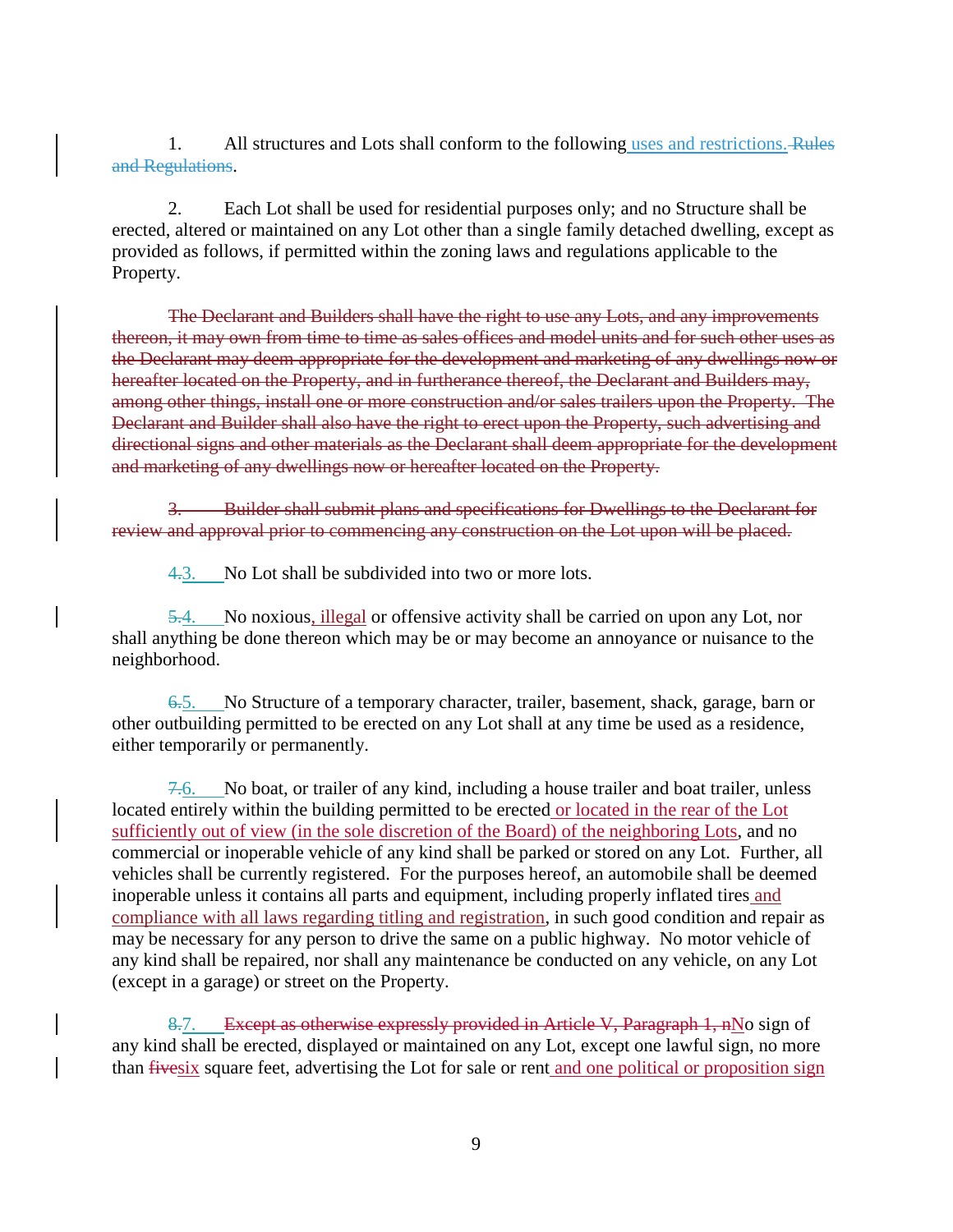for the limited time periods specified in Section 11B-111.2 of the Maryland Homeowners Association Act. No signs shall be permitted on the Common Areas.

9.8. No animals, livestock or poultry of any kind, including pigeons, shall be raised, bred or kept on any Lot except that up to  $two \rightarrow (2)$ three (3) household pets, including dogs, cats and birds, and an unlimited number of fish, may be kept, provided that no such household pet or fish shall be kept, bred or maintained for any commercial purpose. The Board may adopt reasonable rules and regulations that further permit or limit the maintenance of animals and pets on the Lots.

10.9. No fence or wall shall be erected, placed, altered or maintained on any Lot nearer to any street than the minimum building setback line established on the Lot. Where two adjacent dwellings are set back different distances from the treat, no fence or wall between such two adjacent dwellings shall be closer to the street than the front wall of the dwelling most distant from said street. No fence or wall shall be erected except in compliance with Article IV hereof, and, when erected, shall not interfere with underground or surface utility or draining structures, pipes, or ditches. The restrictions contained in this Paragraph  $\frac{10}{9}$  shall not apply to the location of pipestem lots or to retaining walls required by topography, which pipestem lot fences and retaining walls, however, shall require the written consent of Architectural Committee, as provided in Article IV hereof. As an additional requirement, fences must comply with Howard County zoning regulations, including permits.

11.10. Except as required to be permitted under federal law or regulation, nNo outside television aerial or radio<del>or exterior</del>, or other aerial or antenna for either reception or transmission of radio or video-programming, shall be maintained upon the Property except that such aerials or antennae may be erected and maintained within a Dwelling. The Board shall have the right to set reasonable guidelines regarding placement of authorized aerials, antennas and satellite dishes. antenna of any kind (including, without limitation, any satellite dish) for use with radio or television shall be installed or maintained on any Lot or on any building or other structure located on any Lot, whether or not being a part thereof and whether or not detachable therefrom.

12.11. Except in accordance with rules and regulations adopted by the Board, aAll driveways must be constructed of either bituminous asphalt cement or concrete.

13.12. There shall be no chain link fence permitted on any Lot. Basketball hoops are Structures and their location, if permitted at all, shall be subject to approval of the BoardArchitectural Committee.

13. The Board may modify and/or add to or amend these Rules and Regulations after notice to the membership of such changes and an open meeting of the Board is held to provide Owners with the opportunity to commentadopt reasonable rules and regulations, not inconsistent with this Declaration, regarding the uses and restrictions in this Article...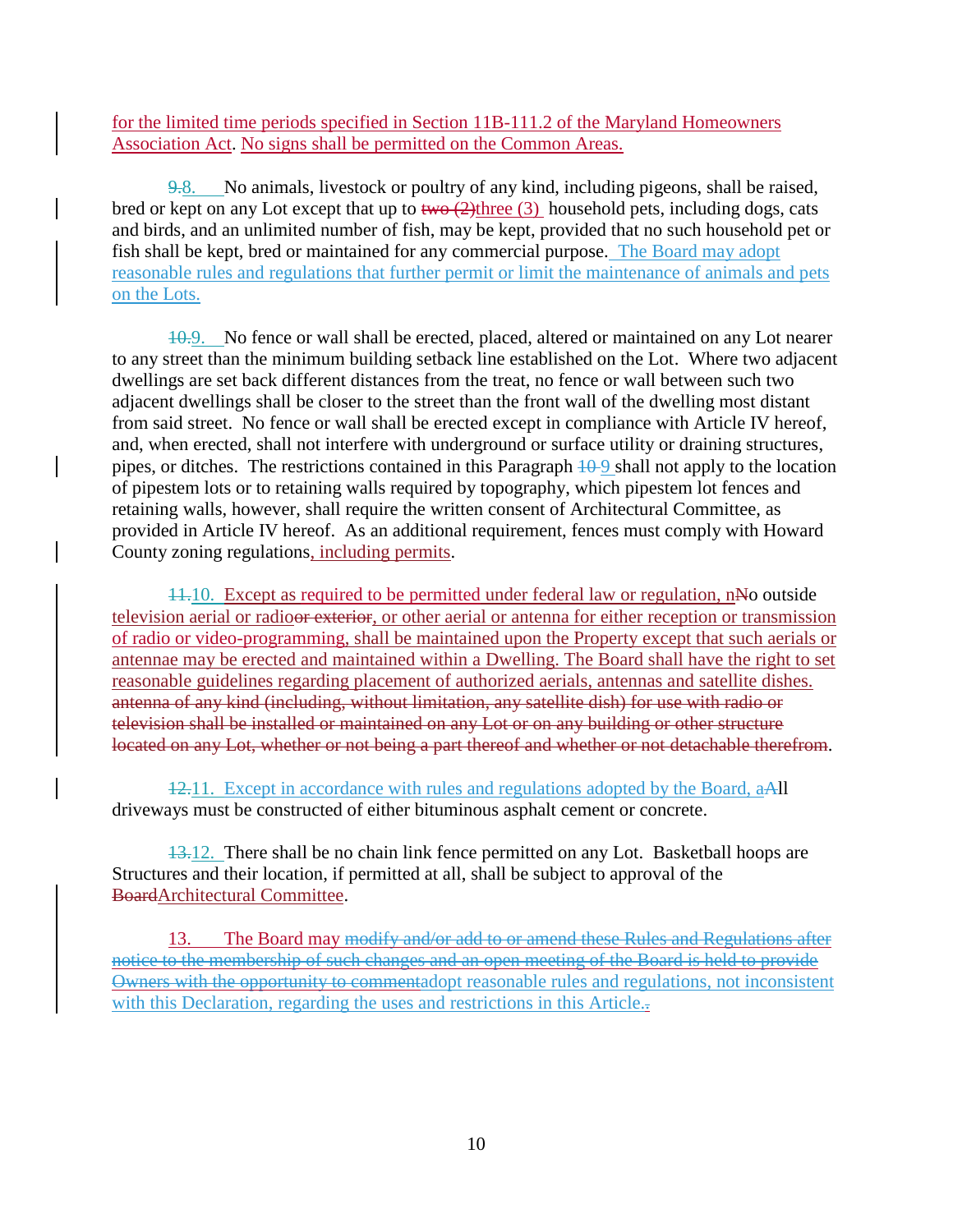#### ARTICLE VI

#### Declarant's Rights Freely to Develop the Property

Each Record Owner, by acceptance of a deed for the Property or a Lot or Lots, whether or not it shall be so expressed in such deed, shall be deemed to have covenanted and agreed (i) that Declarant shall have no obligation to build or install any improvement on any land within the Property; and (ii) that Declarant shall have the right to subdivide and resubdivide the Property in accordance with Howard County, Maryland, regulations.

#### ARTICLE VIIARTICLE VI

#### Easements

1. Easements and rights-of-way are hereby expressly reserved to the AssociationDeclarant and/or its successors and assigns in, on, over and under the "easement area" as hereinafter defined, of each Lot, for the following purposes:

(a) For the erection, installation, construction and maintenance of (i) poles, wires, lines and conduits, and the necessary or proper attachments in connection with the transmission of electricity, telephone, community antenna television cables and other utilities and other similar facilities, and (ii) storm-water drains, land drains, public and private sewers, pipe lines for supplying gas, water and heat, and for any other public or quasi-public utility facility, service or function, whether above ground or underground; and

(b) For slope control, including the right to grade and plant slopes and prevent the doing of any activity which might interfere with slope ratios approved by Declarant or which create erosion or sliding problems, or change, obstruct or retard drainage flow.

Declarant The Association and/or its successors and assigns, shall have the right to enter upon all parts of the easement areas of each Lot for any of the purposes for which said easements and rights-of-way are reserved.

Declarant and/or its successors and assigns, shall also have the right at the time of, or after, grading any street, or any part thereof, to enter upon any abutting Lot and grade the portion of such Lot adjacent to such street to a slope with a maximum grade of 2 to 1 in order to accommodate construction of said street. There shall be no obligation on either of them to do such grading or to maintain the slope.

2. The term "easement area" as used herein, shall mean and refer (i) to those areas on each Lot with respect to which easements may be shown on the recorded subdivision plat or with respect to which a separate instrument has been recorded relating thereto; and in addition (ii) to a strip of land within the lot lines of each Lot ten (10) feet in width in the front and rear of the Lot and ten (10) feet in width on each side, each said distance being measured in each case from the Lot line toward the center of the Lot.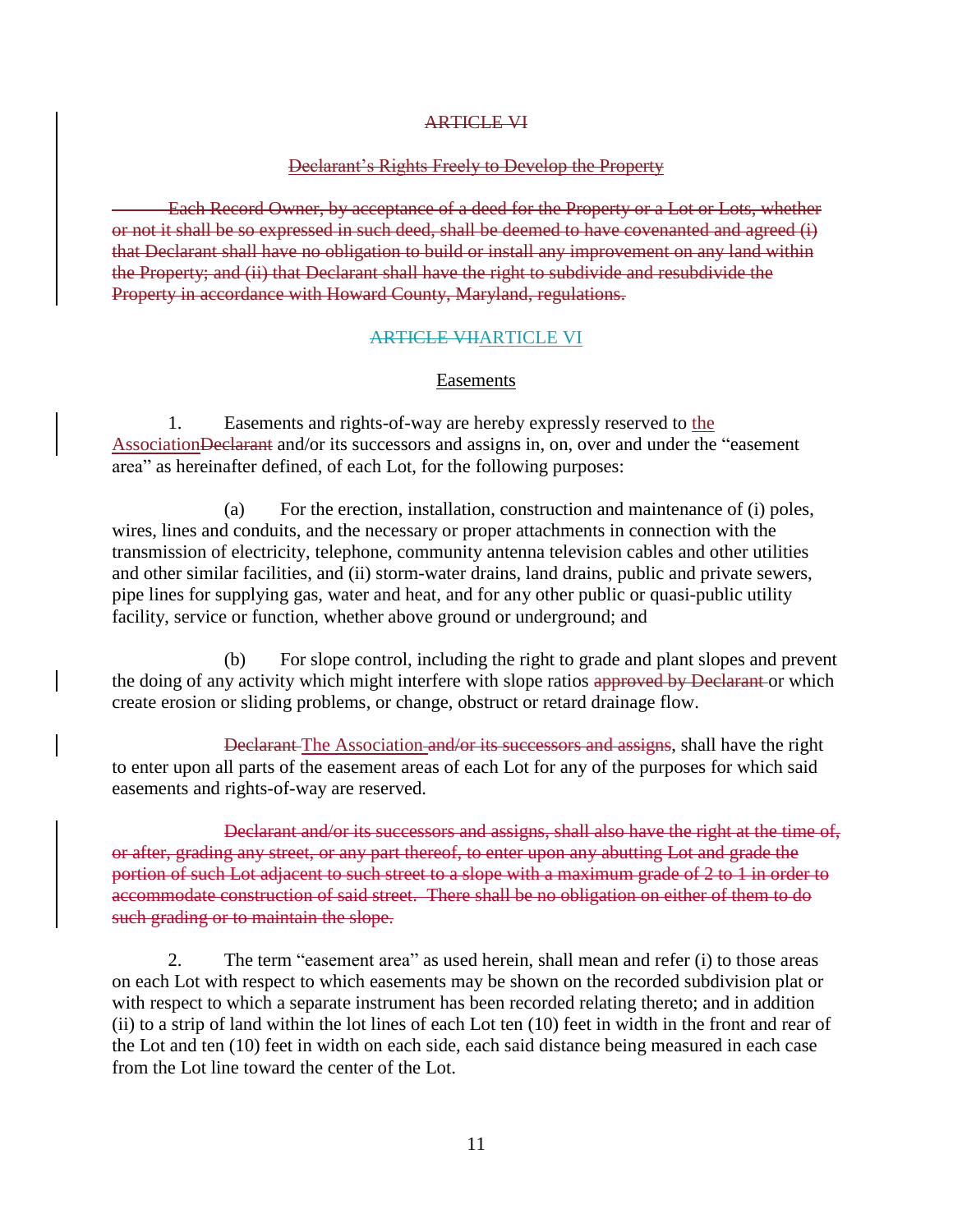3. The Declarant and Builder shall have the right to enter upon any Lot to change the grade of the ground and/or install or change drainage control devices on such lot so as to alleviate any possible drainage and/or water run-off problems resulting from the development of the Property. Drainage swales which have been constructed to facilitate the drainage of one or more adjoining Lots, shall have no structures or planting thereon. There shall be no modifications to the grade of the swale. The drainage swale shall be maintained continuously by the owner of the Lot(s) on which the swale is located.

### ARTICLE VIIIARTICLE VII

### Residential Protective Covenants and Restrictions

Family day care homes are not permitted on any part of the Property. This prohibition shall not be enforced unless it is approved by a simple majority of total eligible voters of the association. This prohibition may be removed by a vote of a simple majority of the total eligible voters of the Association. In the event that family day care homes are approved by the owners pursuant to this Section, family day care homes shall be permitted within the Property, subject to the following:

(a) The percentage of family day care homes within the Property shall not be more than five percent (5%) of the total residential Lots in the Property.

(b) Each day care provider, as defined in Section 11B-111.1 of the Maryland Homeowners Association Act ("Act") shall pay, on a pro rata basis (based on the total number of family day care homes operating within the Property), any increase in insurance cost incurred by the Association that is solely and directly attributable to the operation of family day care homes within the Property.

(c) The Association may impose an annual reasonable fee not to exceed the maximum permitted by the Act on each family day care home for use of the Common Areas.

(d) Each day care provider operating a family day care home within the Property shall obtain the liability insurance described in sections 19-106 and 19-203 of the Insurance Article of the Code of Maryland, in at least the minimum amount required under those statutes and shall not operate until such minimum liability insurance is in effect.

1.2. Even if permitted by the applicable Howard County zoning ordinances, no profession or home industry, including a no impact home-based business as defined in the Act, shall be conducted in or on any part of the Property or in any Improvement thereon without specific prior written approval of the Architectural Committee. The Architectural Committee, in its discretion, upon consideration of the circumstances in each case, and particularly the effect on surrounding property, may permit a Lot or any Improvement thereon to be used in whole or in part for the conduct of a profession or home industry. No such profession or home industry shall be permitted, however, unless it is considered, by the Architectural Committee, to be compatible with a high quality residential neighborhood. The following activities, without limitation may be permitted by the Architectural Committee in its discretion: Music, art and dancing classes; fraternal or social club meeting place; seamstress services. The use of space within a Dwelling or Improvement as a home office for use by the resident is permitted and does not require approval from the Architectural Committee.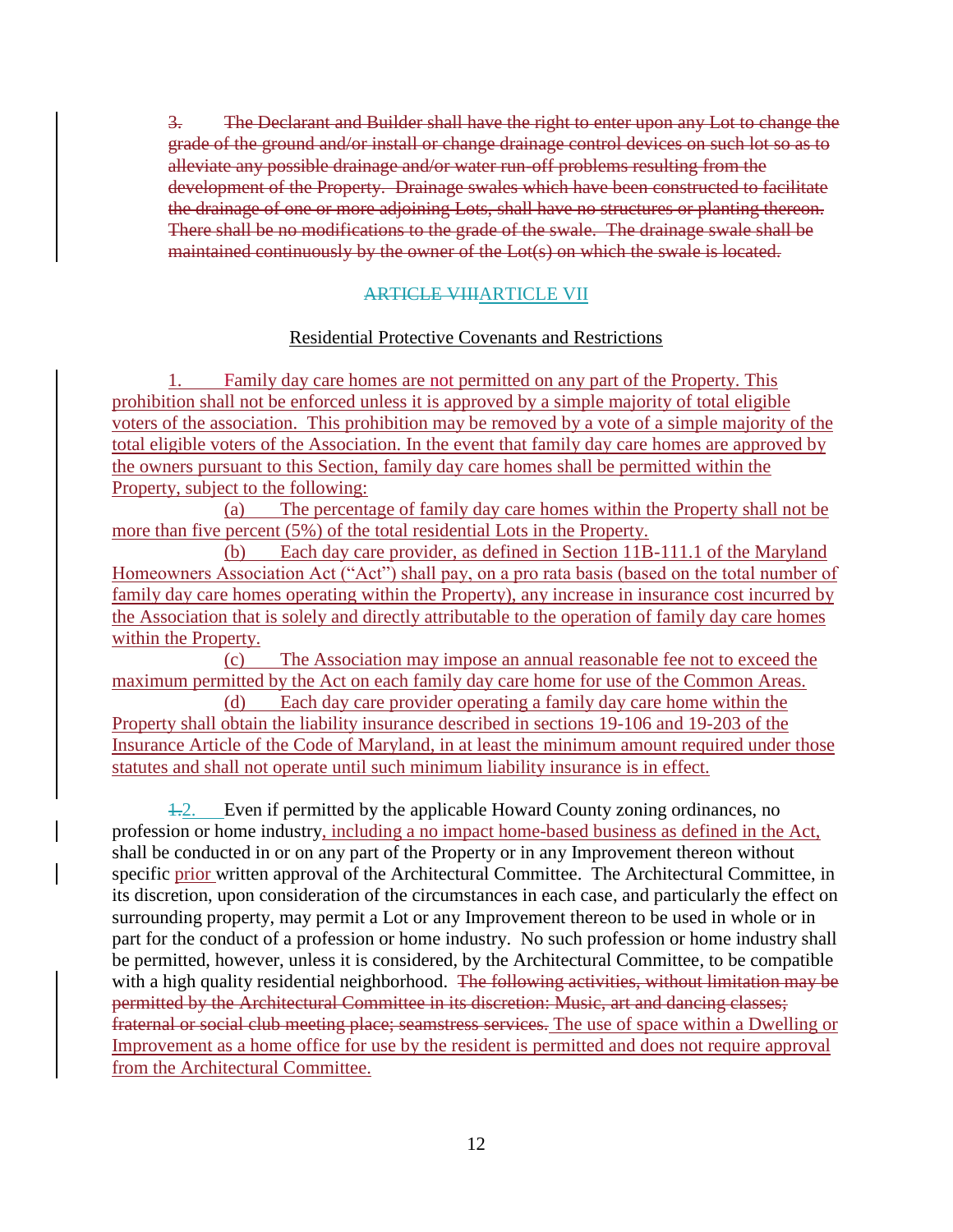$2.3$ . No clothing or any other household fabrics shall be hung in the open on any Lot unless the same are hung from an umbrella or retractable clothes hanging device which is removed from view when not in use or unless the same are enclosed by a fence or other enclosure at least six inches higher than such hanging articles, provided such fence or other enclosure is approved by the Architectural Committee. No machinery shall be placed or operated on any Lot except such machinery as is usual in the maintenance of a private residence.

### **ARTICLE IXARTICLE VIII**

### PROPERTY RIGHTS

1. Owners' Easements and Enjoyment. Every Owner shall have a right and easement of enjoyment in and to the Common Areas which shall be appurtenant to and shall pass with the title to every Lot, subject to the following provisions:

(a) the right of the Association to assess annual fees for the maintenance and improvement of the Common Areas;

(b) the right of the Association to suspend the voting rights and right of use of the Common Areas by an Owner for any period during which assessment against his Lot remains unpaid; and for any period during which an Owner has violated the Articles of Incorporation, Declaration, Bylaws and/or published rules and regulations of the Association ("Governing Documents");

(c) the right of the Association to dedicate or transfer all or any part of the Common Area to any public agency, authority, or utility for such purposes and subject to such conditions as may be agreed to by the members. No such dedication or transfer shall be effective unless an instrument agreeing to such dedication or transfer signed by two-thirds  $(2/3)$  of each class ofthe Members and fifty-one percent (51%) of all mortgagees holding first mortgages or deeds of trust on Lots within the Property which have been annexed into the Association;

(d) the right of <del>Declarant prior to or after the conveyance of the Common</del> Areas, and of the Association to grant and reserve easements and rights-of-way through, under, and over and across the Common Areas, for installation, maintenance and inspection of lines and appurtenances for public/or private water, sewer, drainage, fuel oil, communications systems (including cable television), and other utilities;

(e) the right of the Association, by and through its Board, to limit the number and charge reasonable fees for guests of members utilizing Common Areas;

(f) the right of the Association, by and through its Board, to establish uniform rules pertaining to the use of the Common Areas and Lots that may be located thereon; and

(g) the right of the Association, by and through its Board, to regulate the use, maintenance, repair and replacement of Common Areas and amenities located thereon.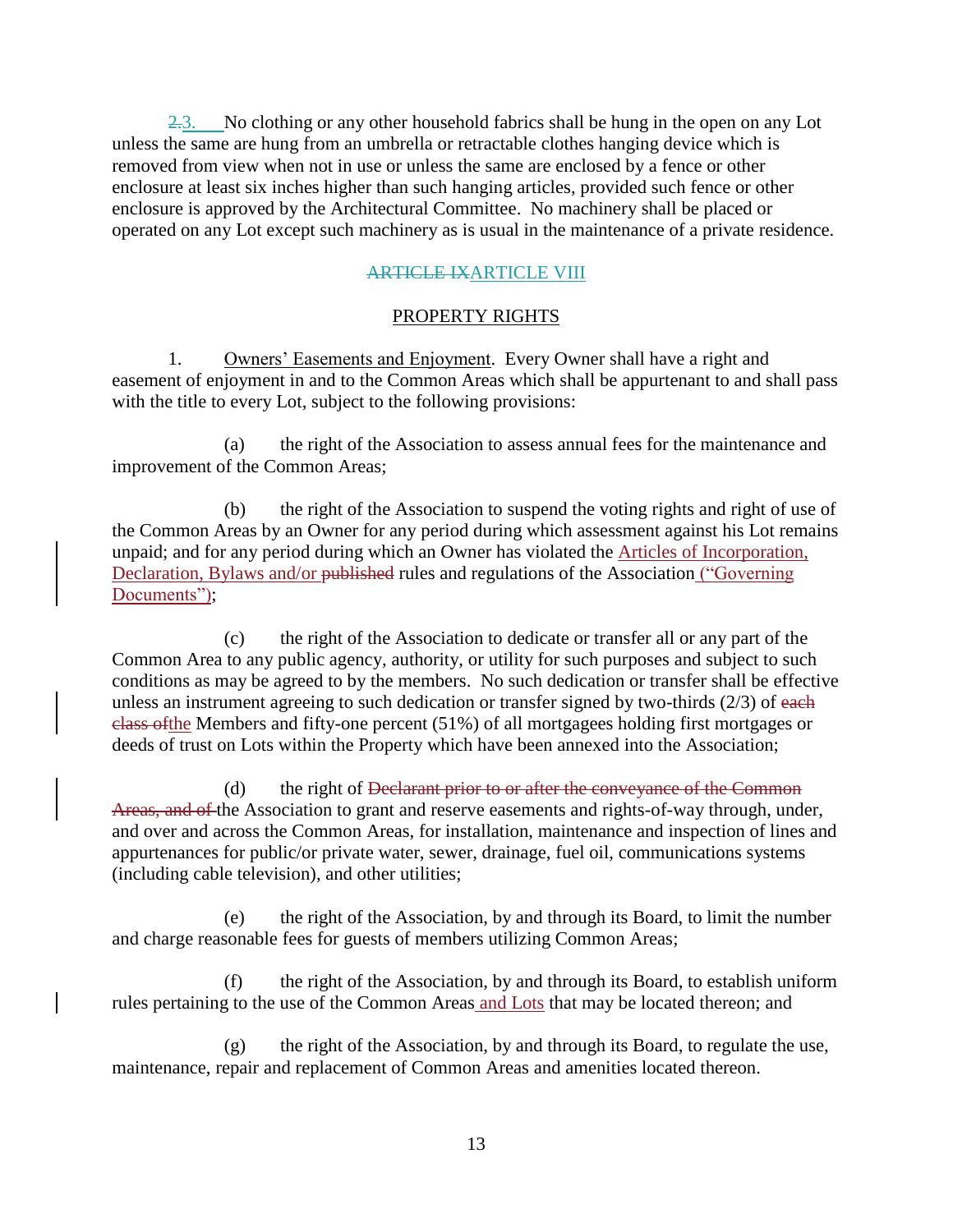2. Declaration of Use. Any Owner may delegate, in accordance with the Bylaws, his right of enjoyment to the Common Areas to persons residing on his Lot, including the members of his family, his lessees, or contract purchasers, subject to such rules which the Board may from time to time adopt; provided, however, that such delegation shall not abrogate the duty of the Owner to pay assessments as provided in Article XI hereof.

3. Rental of Lots. The Owner of any lot may lease his property subject to the following terms and conditions:

(a) any lease between an Owner and a lessee must be in writing and shall not be for a term of less than twelve (12) months;

(b) the lease shall state that it is subject in all respects to, and that the lessee shall comply with all of the provisions of the Declaration, Articles of Incorporation and the BylawsGoverning Documents, and that failure of the lessee to comply with any of the terms of the aforementioned documents shall be a default under the lease; and

(c) the lease shall in no way relieve the Owner of any duty or obligation imposed by this Declarationthe Governing Documents.

4. Encroachments. In the event that any portion of any Dwelling encroaches upon the Common Areas and facilitates as a result of the construction, reconstruction, repair, shifting, settlement or movement of any portion of the aforesaid Dwelling, a valid easement of such encroachment and for the maintenance of the same shall exist so long as such encroachment exists.

5. Utility Lines. Each Owner shall be solely responsible for the care and maintenance of sanitary sewer, water, gas, electric, telephone, storm sewer, cable television or other utility conduits or lines that exclusively service each such Owner's Dwelling. In the event such conduits or lines are in need of repair and/or replacement and any portions thereof are located in, under and/or through an abutting Lot or property of any abutting Lot-Owner, the Owner so repairing and/or replacing such lines shall have the right to enter upon and is hereby granted an easement to enter in and onto the front, rear and side ten (10) feet of the Lot of an abutting Owner to perform the repair and/or replacement. The Owner so entering shall perform such construction and/or work as promptly as possible and shall take due precautions and care not to damage the Lot and/or property abutting Owner and to the extent the abutting Lot and/or property is dug into, displaced and/or dismantled, the Lot and/or Property shall, immediately upon the completion of the repair and/or replacement, be put back in the same condition it was prior to such work being commenced by the Lot Owner performing the construction and/or work.

# ARTICLE XARTICLE IX

# Membership and Voting Rights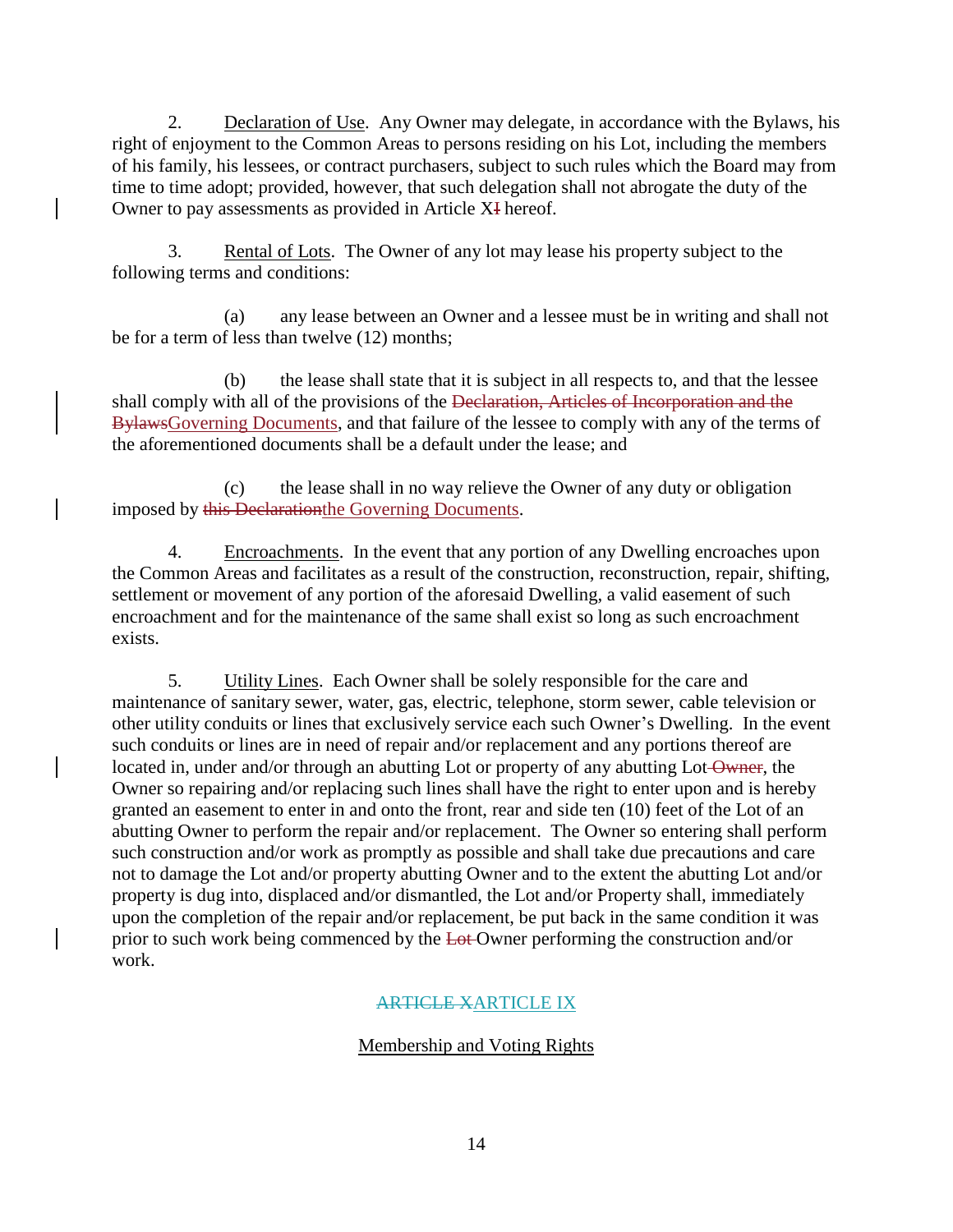1. Membership. Every Owner of a Lot which is subject to assessments shall be a member of the Association. Membership shall be appurtenant to and may not be separated from ownership of any Lot which is subject to assessment.

2. Classes of Voting RightsMembership. The Association shall have two (2) classes of voting membership:

(a) Class A Membership. Class A members shall be all Owners, with the exception of the Declarant and Builders, and shall be entitled to one (1) vote for each Lot owned. When more than one person holds an interest in any Lot, all such persons shall be members. The vote for such Lot shall be exercised as they determine, but in no event shall more than one vote be cast with respect to any Lot. In the case of a Lot that is owned by more than one person or entity, the vote of any one of the Record Owners shall be sufficient for the vote for that Lot however if the Owners cast opposite votes, no vote shall be counted. Owners will not be deemed in good standing to vote or run for the Board if the Owner is more than 60 days in arrears with respect to any financial obligation to the Association.

(b) Class B Membership. The Class B member shall be the Declarant and any Builder and shall be entitled to three (3) votes for each Lot owned. The Class B Membership shall cease and be converted to Class A Membership on the happening of either of the following events, whichever occurs earlier:

(i) when the total votes outstanding in the Class equal the votes outstanding in the Class B Membership, or

(ii) seven (7) years from the date of recordation of this Declaration; PROVIDED, HOWEVER, that if the Declarant is delayed in the improvement and development of the Property on account of a sewer, water or building permit moratorium or any other cause or event beyond the Declarant control, then the aforesaid seven (7) year period shall be extended by a period of time equal to the length of the delays or three (3) years, whichever is less.

Advisory Board and Transition. At the time 50% of the Lots have been sold to buyers who intend to occupy the Lots as their primary residences, Declarant shall appoint five (5) Members to serve as an Advisory Board. The purpose of the Advisory Board is to effect an orderly transition from the Declarant to the Members in managing the affairs of the Association. The Advisory Board will have the responsibility to supervise and direct the maintenance of the Common Areas and to review requests for architectural approval. Any recommendation by the Advisory Board shall be subject to the approval of the Declarant, which approval shall not be unreasonably withheld. The Declarant shall meet with the Advisory Board on a monthly basis. As set forth in Article IV, Paragraph 1, hereof, the Declarant retains Architectural control until the last Lot is sold, and shall retain the right to enforce the Declaration. At the time 75% of the Lots have been sold, the Advisory Board shall be appointed by the Board to the Board of Directors and the original or then-current Board shall resign.

#### ARTICLE XIARTICLE X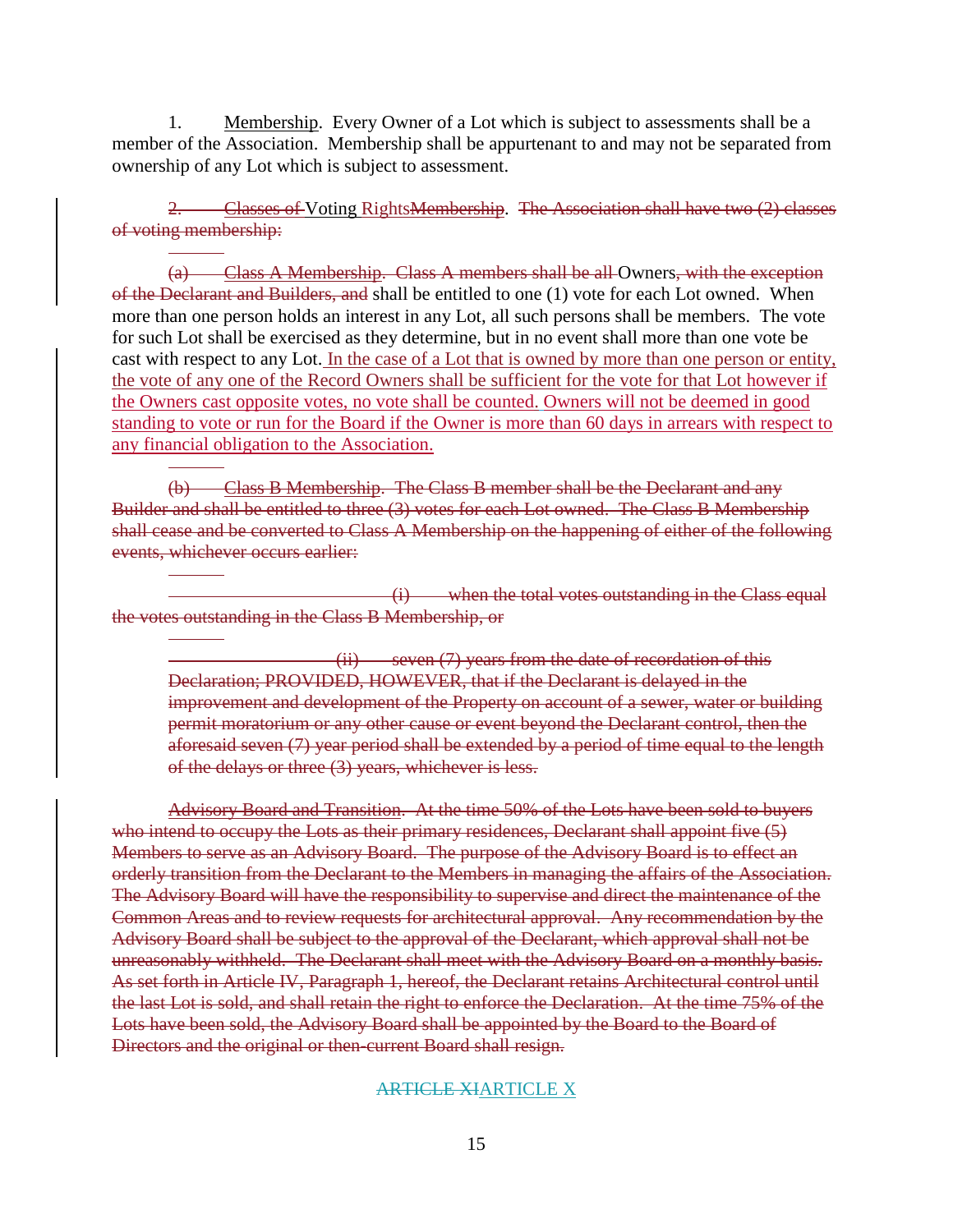#### Covenants For Maintenance Assessments

1. Creation of the Lien and Personal Obligations of Assessments. The Declarant, for each Lot owned within the Property, hereby covenants, and eEach owner of a Lot by acceptance of a deed therefor, whether or not it shall be so expressed in such deed, is deemed to covenant and agree to pay to Association: (1) annual assessments or charges, and (2) special assessments for any purpose; such assessments to be established and collected as hereinafter provided. The annual and special assessments, together with interest, late charges, management fees associated with processing the delinquency, costs of collection, recording taxes, and reasonable attorneys' fees, shall be a charge on the land and shall be a lien upon the Lot against which each such assessment is made, all in accordance with Section 14-201 *et. seq*. of the Real Property Article of the Annotated Code of Maryland. Each such assessment, together with interest, late charges, management fees associated with processing the delinquency,costs of collection and reasonable attorneys' fees, shall also be the personal obligation of the person who was the Owner of such property at the time when the assessment fell due. The personal obligation for delinquent assessments shall not pass to his successors in title unless expressly assumed by them.

2. Purpose of Assessments. The assessments levied by the Association shall be used for the following purpose:

(a) to pay taxes and other governmental charges and assessments on the common areas, if any;

Lots;

(b) to promote the health, recreation, and welfare of the residents  $\frac{\text{in of the}}{\text{in of the}}$ 

(c) to pay all administrative, managerial, legal, insurance and any other costs or expenses incurred by the Association in the operation of the Association;

(d) for the use, improvement, maintenance, repair, and replacement of the Common Areas, including as described in Article XIII hereof;

(e) to pay for the cost of all utilities or utility services transmitted by or through one or more of the Common Areas and not separately metered and billed to each Lot Owner;

(f) to pay for the cutting of all grass upon the Common Areas and maintenance or replacement of all plantings originally planted by the Declarant in the Common Areas, parking islands, and bays; and

(g) to provide an adequate reserve for maintenance, repair and replacement of the Common Areas and any Improvements situate thereon.

3. Maximum Annual Assessment. Until January of the year immediately following the conveyance of the first Lot to an Owner, tThe maximum annual assessment as of 2016 shall

16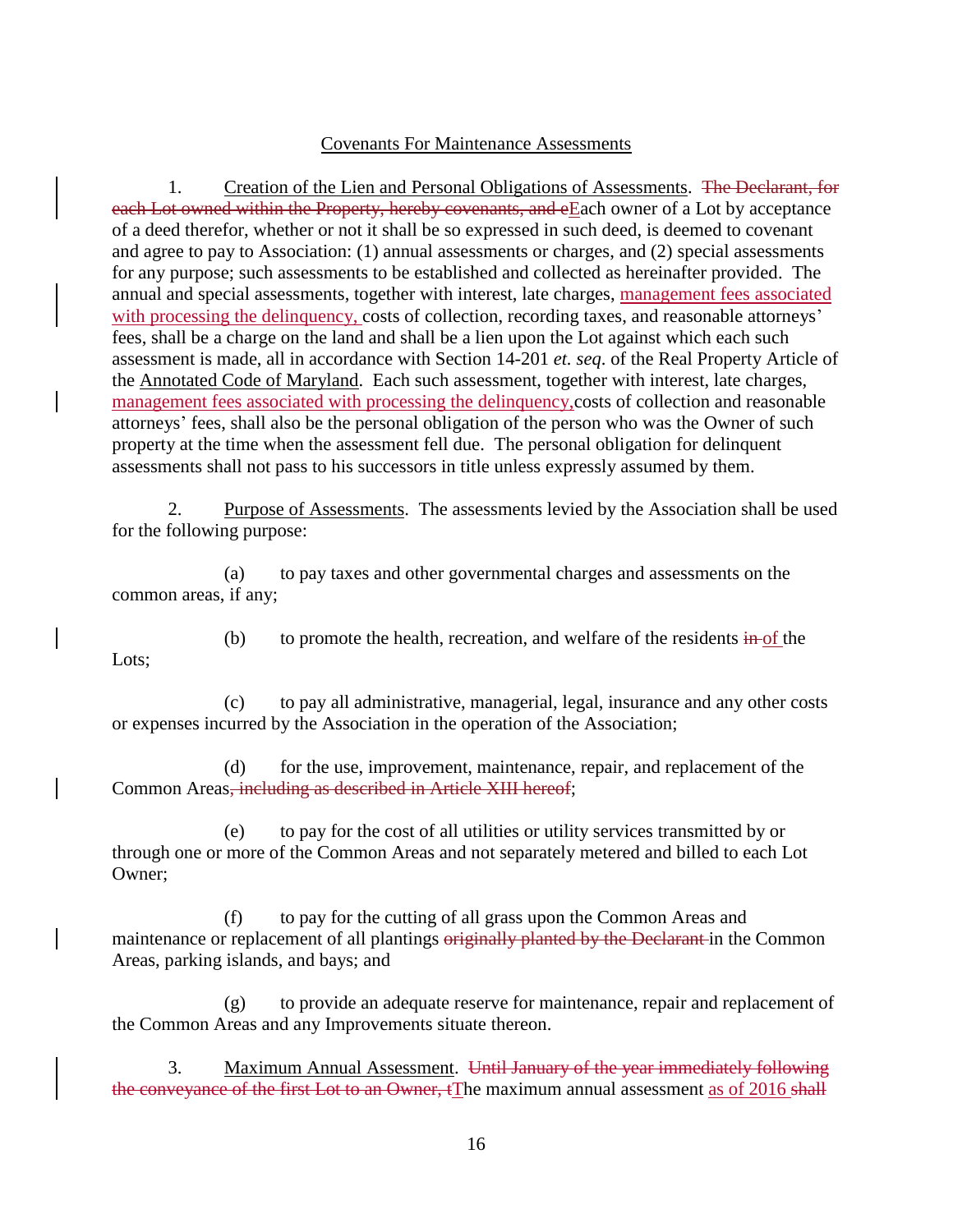beis \_\_\_\_\_\_\_\_\_\_\_\_\_\_\_\_\_\_\_\_\_\_\_\_\_One hundred fifty Dollars (\$\_\_\_\_\_150.00) per Lot per year, which shall be payable monthly, quarterly, semi-annually or annually, as determined by the Board.

(a) From and after January 1 of the year immediately following the conveyance of the first Lot to an Owner, tThe maximum annual assessment may be increased each year not more than five percent (5%) above the maximum assessment for the previous year by the Board and without a vote of the membership.

(b) From and after January 1 of the year immediately following the conveyance of the first Lot to an Owner, tThe maximum annual assessment may be increased above five percent (5%) by a vote of two-thirds (2/3) of each class of a quorum of Members as set forth in paragraph 5 below, who are voting in person or by proxy, at a meeting called for that purpose.

4. Special Assessments. In addition to the annual assessments authorized above, the Association may levy special assessments for the purpose of defraying, in whole or in part, the cost of any construction, reconstruction, repair or replacement of a capital improvement upon the Common Areas, including fixtures and personal property, or for any other purpose, provided that any such assessment shall have the assent of two-thirds  $(2/3)$  of the votes of each class of a quorum of Members as set forth in paragraph 5 below, who are voting in person or by proxy, at a meeting called for that purpose.

5. Notice and Quorum for any Action Authorized under Sections 3 and 4. Written notice of any meeting called for the purpose of taking any action authorized under Sections  $2\text{-}3$ and 4 shall be sent to all Members not less than thirty (30) days nor more than sixty (60) days in advance of the meeting. At the first such meeting called, if there are not present members or proxies entitled to cast fifty-one percent (51%) of all the votes of each classthe Members, another meeting may be called subject to the same notice requirement, and the quorum at the subsequent meeting shall be reduced to one-half (1/2) of the required quorum at the preceding meeting. No such subsequent meeting shall be held more than sixty (60) days following the preceding meeting.

6. Uniform Rate of Assessment. Both annual and special assessments shall be fixed at a uniform rate for all Lots, except that the Declarant and Builder (s) may be charged 25% of the annual assessment. If, however, there occurs a shortfall in the funds available to pay expenses, the Declarant and Builder(s) shall pay the Association the amount of the shortfall up to the then current required maximum annual assessment on a per-Lot basis, on a pro rata basis in accordance with the number of lots owned by each.

7. Date of Commencement of Annual Assessments: Due Dates. The first annual assessment provided for herein shall commence on July 1, 1992. The Board shall fix the amount of the annual assessment against each Lot at least thirty (30) days in advance of each annual assessment period. Written notice of the annual assessment shall be sent to every Owner subject thereto. The due dates shall be established by the Board. The Association shall, upon demand, and for a reasonable charge, furnish a certificate signed by an officer of the Association setting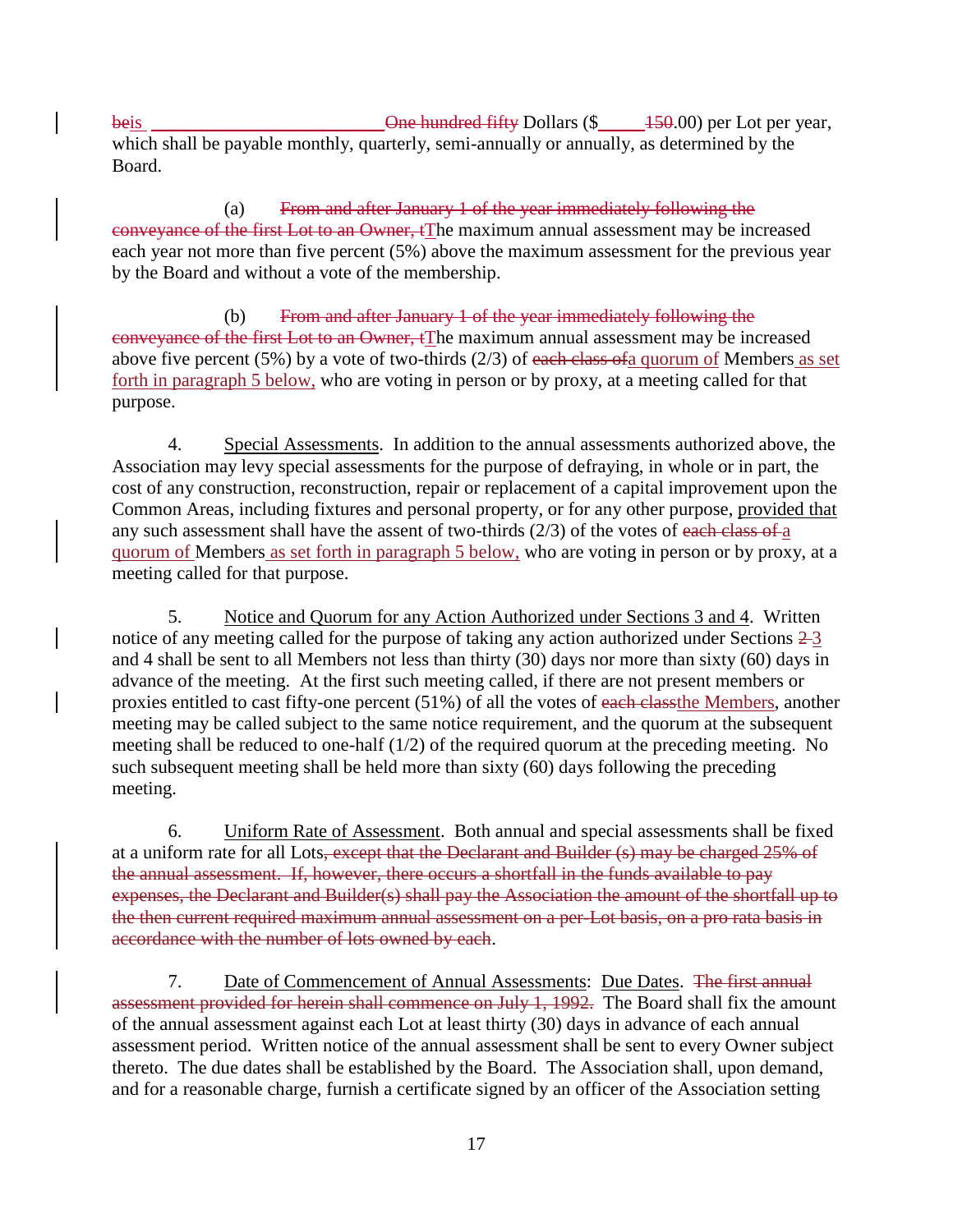forth whether the assessments on a specific Lot have been paid. A properly executed certificate of the Association as to the status of assessments on a Lot is binding upon the Association as of the date of its issuance.

8. Effect of a Non-Payment of Assessments: Remedies of the Association. Any assessment not paid within thirty (30) days after the due date shall bear interest from the due date at the rate of twelve percent (12%) per annum and a late charges not exceeding Fifty Dollars (\$50.00) or one-tenth (1/10th) of the total amount of the delinquent assessment or installment, whichever is greater, provided the late charge may not be imposed more than once for the same delinquent payment and may only be imposed if the delinquency has continued for at least fifteen (15) calendar days. The Owner shall also be responsible for payment of management fees associated with processing the delinquency, all costs of collection and reasonable attorneys' fees (whether or not the Association files a lawsuit or lien) incurred by the Association as a result of non-payment of the assessment amount. Subject to the provisions of Section 15 of this Article, theThe Association may bring an action at law against the owner personally obligated to pay the same, or, establish and foreclose the lien against the Lot. No Owner may waive or otherwise escape liability for the assessments provided for herein by non-use of the Common Areas or abandonment of his Lot.

9. Acceleration. Upon default in the payment of any assessment or installment on its due date, the Association may demand payment of the remaining installments, if any, coming due within that fiscal year. A demand by the Association is not enforceable unless the Association, within ten (10) days of the Owner's failure to pay an installment, notifies the Owner that if the Owner fails to pay the installment within twenty (20) days after the notice, full payment of the remaining installments will be due and shall constitute a lien as provided in Section 1 of this Article.

10. Notice of Lien. No action shall be brought to establish or foreclose an assessment lien or to proceed under the power of sale herein except in strict accordance with the Maryland Contract Lien Act.

11. Foreclosure. The Declarant hereby covenants, and each Owner of any Lot by acceptance of a deed therefor, whether or not it shall be so expressed in such deed is deemed to covenant, agree and authorize the Association to foreclose on any recorded lien in accordance with the procedures prescribed in the rules pertaining to foreclosures of mortgages in the Maryland Rules of Procedure, as if the Association were the mortgagee and the Owner were the mortgagor.

12. Curing of Default. Upon the timely curing of any default for which a notice of claim of lien was filed by the Association, the officers of the Association are hereby authorized to file or record, as the case may be, an appropriate release of such notice, upon payment by the defaulting owner of a fee, to be determined by the Association, but not to exceed  $\Theta_{\text{ne}}$ Two Hundred Dollars (\$4200.00), to cover the costs of preparing and filing or recording such release.

13. Cumulative Remedies. The assessment lien and the rights to foreclosure sale thereunder shall be in addition to and not in substitution for all other rights and remedies which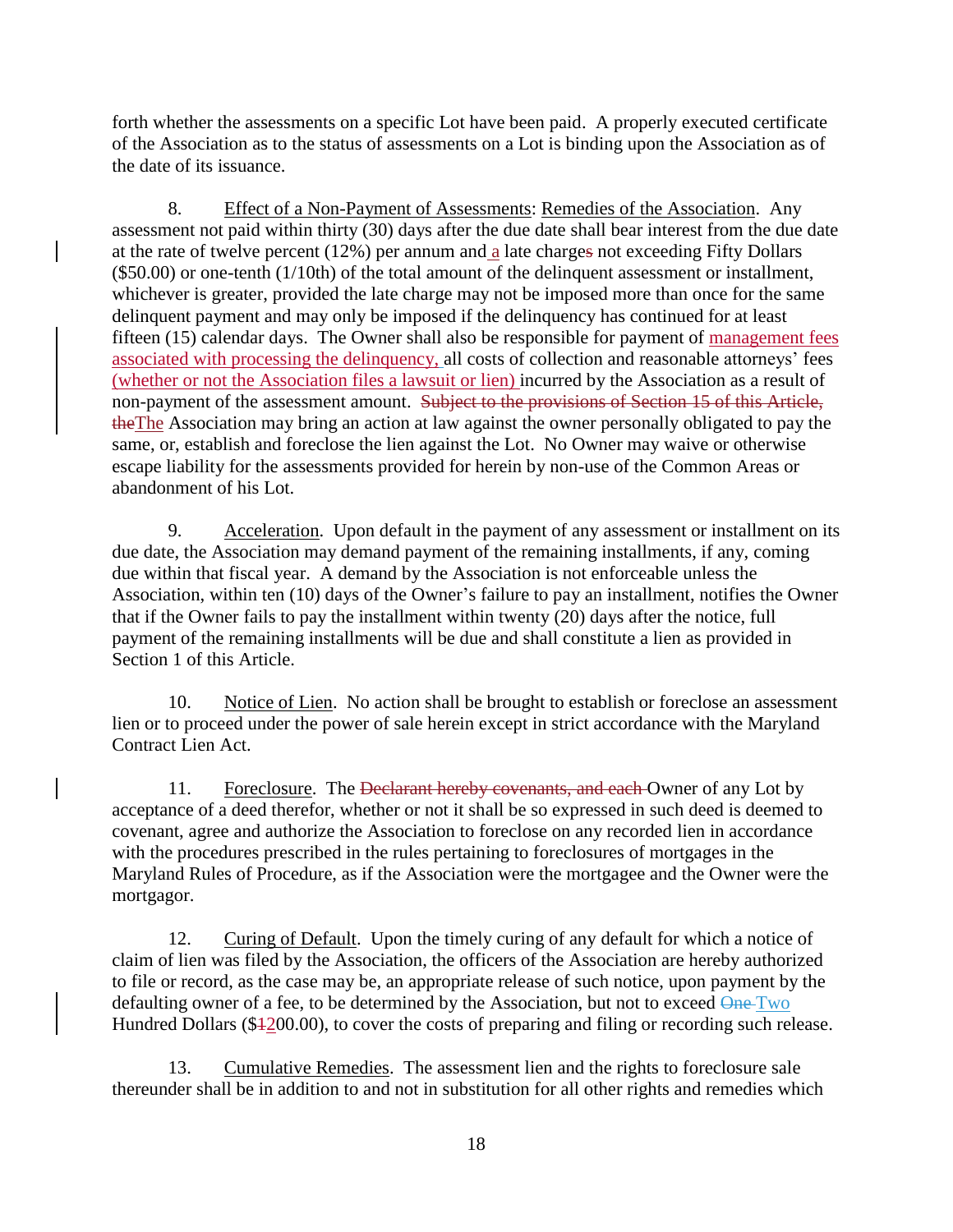the Association and its assigns may have hereunder and by law, including a suit to recover a money judgment for unpaid assessments as above provided.

14. Subordination of the Lien to Mortgages. The lien of the assessments provided for herein shall be subordinate to the lien of any Institutional Mortgagee or mortgage held by the Veterans Administration, Secretary of Housing and Urban Development, FNMA or FHLMC, providing purchase money financing in either the form of a single purchase money first mortgage or a combination purchase money first and purchase money second mortgage, such purchase money first and purchase money second mortgage combination designed to facilitate financing due to statutory lending limits which may prohibit financing of first mortgages in excess of certain dollar amounts. Sale or transfer of any Lot pursuant to mortgage foreclosure or any proceeding in lieu thereof, shall extinguish the lien of such assessment as to payment which because due prior to such sale or transfer. No sale or transfer shall relieve such Lot Owner from liability for any assessments thereafter becoming due from the lien thereof.

15. Notice to Mortgagees. Upon request, the Association shall notify the holder of the first mortgage on any Lot for which any assessment levied pursuant to this Declaration becomes delinquent for a period in excess of sixty (60) days and in any other case where the Owner of such Lot is in default with respect to the performance of any other obligation hereunder for a period in excess of sixty (60) days. Such notification shall be in writing.

# ARTICLE XIIARTICLE XI

# Powers and Duties of the Association

1. Powers and Duties. In addition to the powers and duties enumerated in its Articles of Incorporation and Bylaws, or elsewhere provided for herein, and without limiting the generality thereof, the Association shall:

(a) Own, maintain, improve, construct, reconstruct (in the event of deterioration or destruction) and manage all of the Common Areas and all facilities, easements, Improvements and landscaping thereon, and all property acquired by the Association, and to pay all the costs thereof;

(b) Pay property taxes and other charges assessed against the Common Areas;

(c) Have the authority to obtain, for the benefit of the Common Areas, all water, gas and electric service and refuse collection;

(d) Grant easements where necessary for utilities and sewer facilities over the Common Areas to serve the Common Areas;

(e) Maintain such policy or policies of insurance on the Common Areas as the Board of Directors of the Association deems necessary or desirable in furthering the purposes of and protecting the interest of the Association and its Members including but not limited to Directors and Officers Liability and Fidelity Insurance;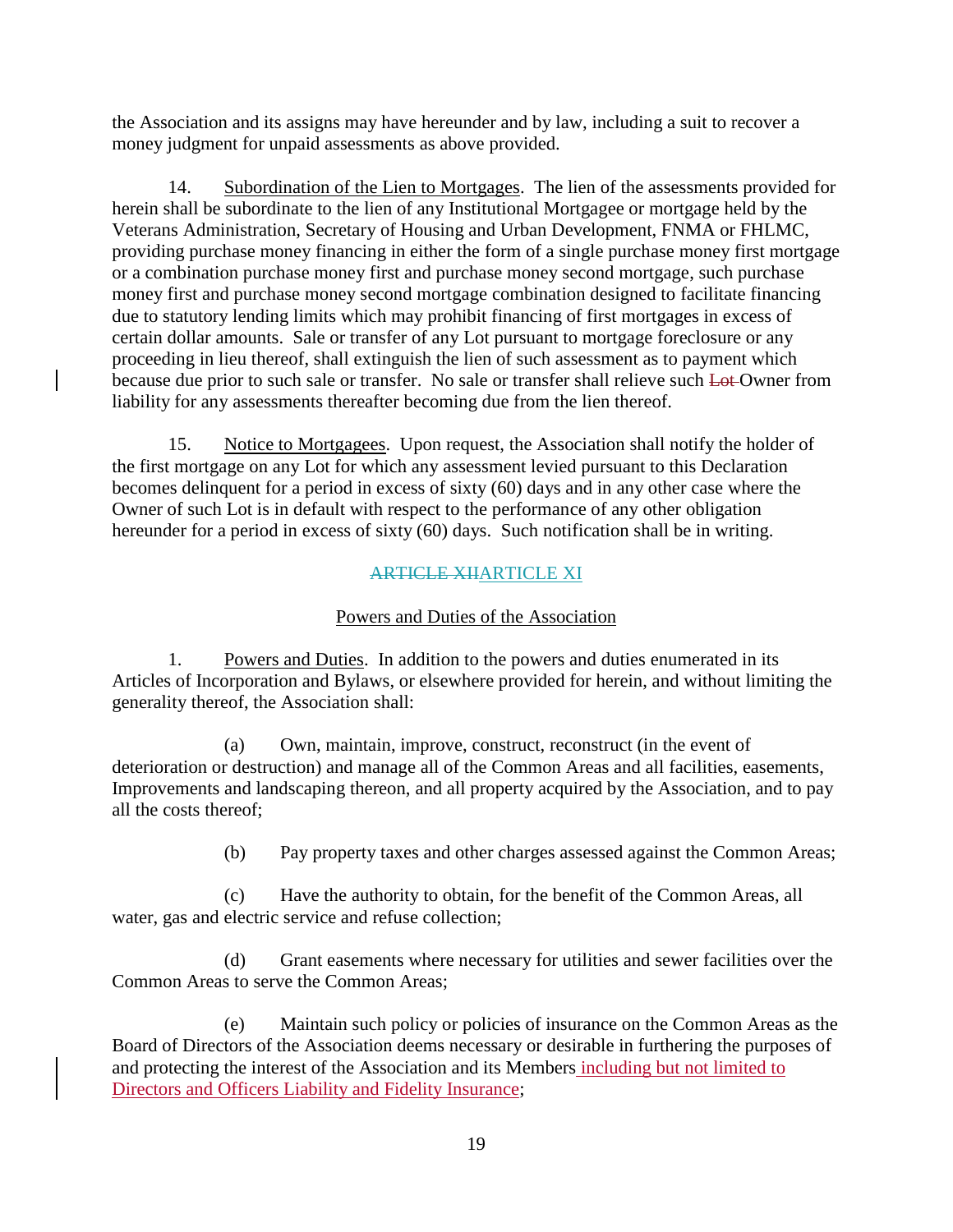(f) Have the authority to employ a manager or other persons and to contract with independent contractors or managing agents to perform all or any part of the duties and responsibilities of the Association, provided that any contract with a person or firm appointed shall not exceed one (1) year in term unless approved by a majority of the Members of the Association, with the exception of an insurance contract that may be for a period not to exceed three (3) years; and

 $(g)$  Enforce applicable provisions of this Declaration and the Bylaws of the Association the Governing Documents and establish and enforce uniform rules pertaining to the use of the Common Areas.

2. Maintenance of Records. The Association shall maintain adequate books and, records and an Owner or a Mortgagee shall have the right to examine the books and records of the Association during regular business hours and upon reasonable notice.

## ARTICLE XIIIARTICLE XII

### General Provisions

1. Enforcement. The Declarant, the Association, by and through its Board, or any Owner shall have the right to enforce, by any proceeding at law or in equity, all restrictions, conditions, covenants, reservations, liens and charges now or hereafter imposed by the provisions of this Declaration. In the event the Association institutes legal action to compel enforcement, it shall be entitled to recover all court costs and reasonable attorneys' fees incurred from the violating Owner. Failure by the <del>Declarant, the Association</del> or by any Owner to enforce any covenant or restriction herein contained shall in no event be deemed a waiver of the right to do so thereafter.

2. Severability. Invalidation of any one of these covenants or restrictions by judgment or court order shall in no way affect any other provision which shall remain in full and effect.

3. Amendment. Notwithstanding the foregoing, the provisions of this Declaration shall not be amended without the written consent of seventy-five percent (75%) of the First Mortgagees and seventy-five percent (75%) of the Owners to permit the Association or the Owners to:

(a) By act or omission, seek to abandon or terminate the Association or the provisions of this Declaration relating to architectural standards, exterior maintenance and Common Areas maintenance;

(b) Change the method of determining the obligations or assessments which may be levied against an Owner;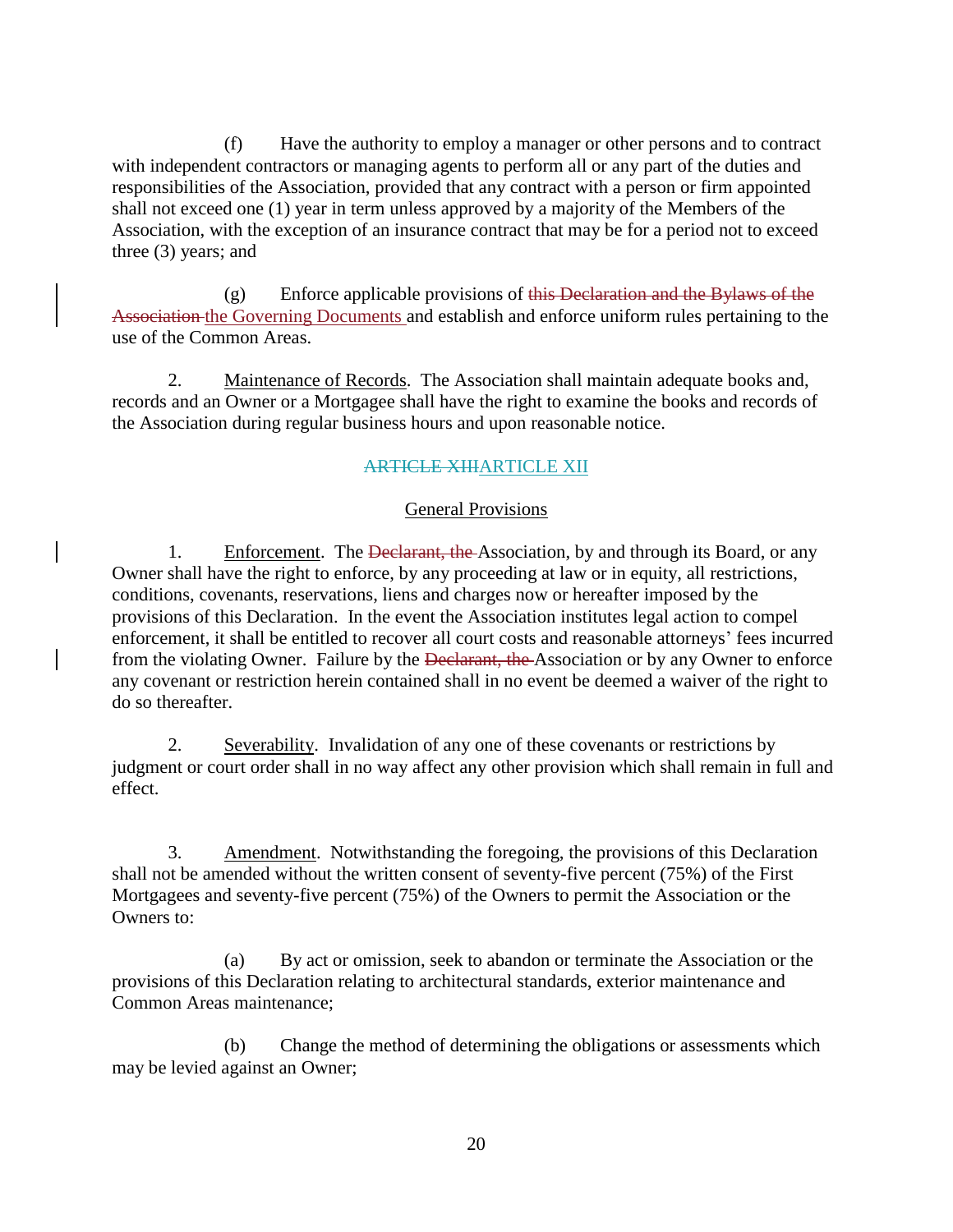(c) By act or omission, seek to abandon, partition, subdivide, encumber, sell or transfer the Common Areas, provided, however, that the grant of easements for public utilities or for other public purposes shall not be deemed a transfer within the meaning of this clause;

(d) Use hazard insurance proceeds for losses to the Common Areas for other than the repair, replacement or reconstruction of Improvements on Common Areas except as provided by statute; or

(e) Fail to maintain fire and extended coverage insurance on the Common Areas on a current replacement cost basis in an amount less than one hundred percent (100%) of insurable value based on present replacement cost.

4. FHA/VA Approval. Anything set forth in Section 3 of this Article to the contrary notwithstanding, the Declarant Board shall have the absolute unilateral right, power and authority to modify, revise, amend or change any of the terms or provisions of this Declaration, as from time to time amended or supplemented. This unilateral right, power and authority of the Declarant Board may be exercised only if either the Veterans Administration or the Federal Housing Administration or any successor agencies thereto or other federal, state or local government agencies shall require such action as a condition precedent to the approval by such agency, of the Properties or any part thereof or any Lots thereon, for federally approved mortgage financing purposes under applicable Veterans Administration, Federal Housing Administration, Federal National Mortgage Association, or similar programs. If the Veterans Administration or any successor agencies approve the Properties or any parts thereof or any Lots thereon for federally approved mortgage financing purposes, thereafter any amendments to the Declaration made during any period of time when there are Class a Members, shall also require the prior consent of the agency giving such approval. Such consent shall be deemed made if the proposed amendments are mailed to the agency at least 60 days before their adoption by the Board and the agency does not object.

5. The covenants and restrictions of this Declaration shall run with and bind the land, for a term of fifteen (15) years from the date this Declaration is recorded, after which time they shall be automatically extended for successive terms of ten (10) years each. After the expiration of fifteen (15) years from the date this Declaration is recorded, tThis Declaration may be amended by an instrument signed by not less than seventy-five percent (75%) of the Record Owners. Notwithstanding anything herein to the contrary an amendment by Declarant to subject additional property to this Declaration shall not require the consent of the Record Owners and such amendment shall be effective if signed by Declarant and recorded among the Land Records. This Declaration may be amended at any time within fifteen (15) years from the date of recordation hereof by an instrument signed by not less than ninety percent (90%) of the Record Owners. No amendment shall be effective unless and until it is recorded among the aforesaid Land Records of Howard County, Maryland.

6. The DeclarantBoard of Directors may unilaterally execute and record a corrective amendment or supplement to this Declaration to correct a mathematical mistake, an inconsistency or a scrivener's error, or clarify an ambiguity or omission with respect to an objectively verifiable fact, within five (5) years after the recordation of this Declaration. The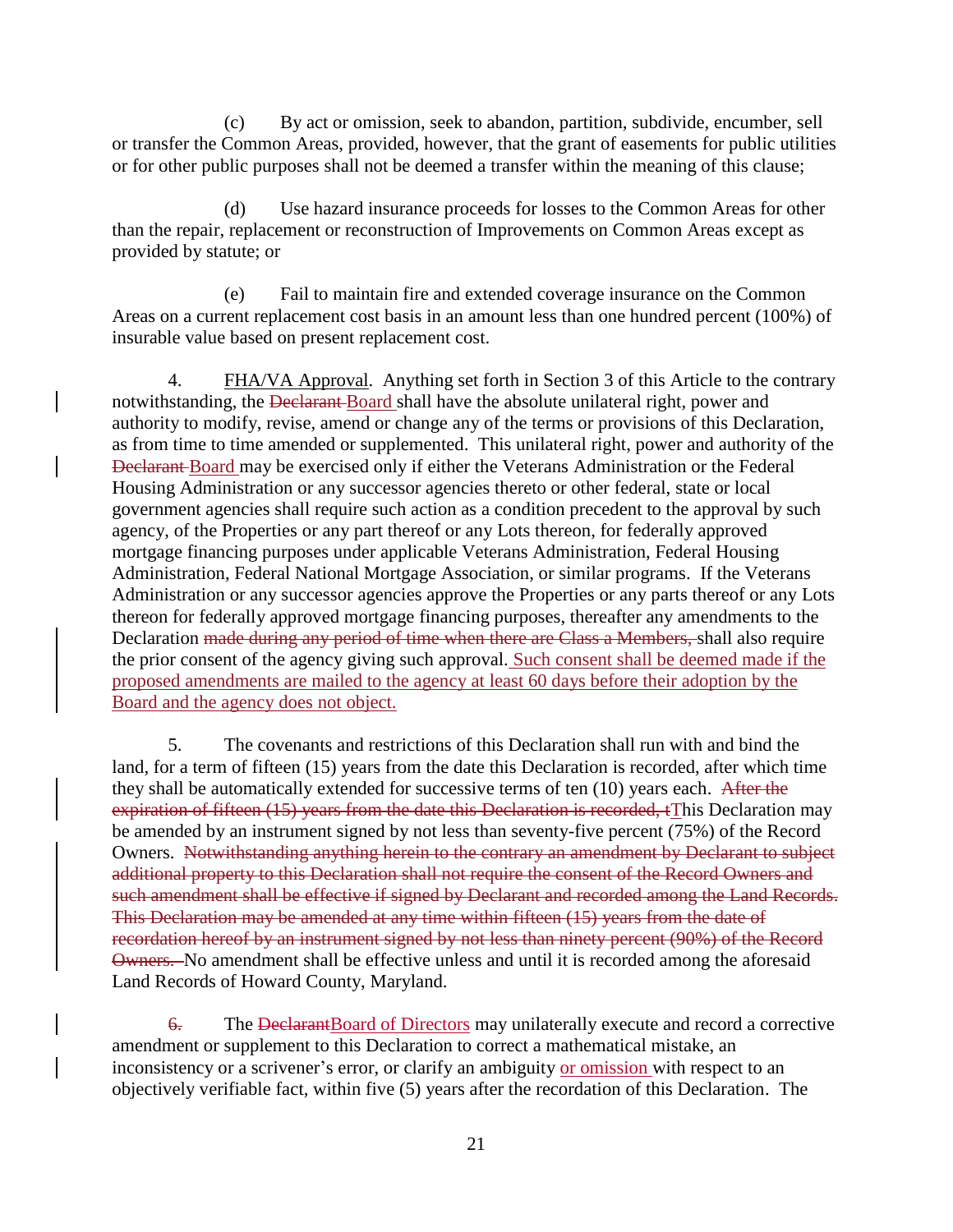Declarant Board of Directors shall also have the right during the five-year period to correct or amend unilaterally this Declaration to satisfy the requirements of any state or local jurisdiction, any governmental agency or authority, or mortgagee.

7.6. Any party to a proceeding who succeeds, by way of judgment which becomes final, in enforcing a provision or enjoining the violation of a provision against a Record Owner may be awarded a reasonable attorney's fee against such Record Owner.

8.7. The Declarant or the Board of Directors Architectural Committee shall have the right to construe and interpret the provisions of this Declaration, and in the absence of an adjudication by a court of competent jurisdiction to the contrary, its construction or interpretation shall be final and binding as to all persons or property benefited or bound by the provisions hereof. Any conflict between any construction or interpretation herein provided for and that of any other person or entity entitled to enforce the provisions hereof shall be resolved in favor of the construction or interpretation of the <del>Declarant or the Architectural Committee</del>Board.

The Declarant Board of Directors or the Architectural Committee may adopt and promulgate reasonable rules and regulations regarding the administration, interpretation and enforcement of the provisions of this Declaration. In so adopting and promulgating such rules and regulations, and in making any finding, determination, ruling or order or in carrying out any directive contained herein relating to the issuance of permits, authorizations, approvals, rules or regulations, the Declarant Board or the Architectural Committee shall take into consideration the best interests of the Record Owners and of the Property to the end that the Property shall be preserved and maintained as part of a high quality community.

In granting any permit, authorization, or approval, as herein provided, the Declarant Board or the Architectural Committee may impose any conditions or limitations hereon as it shall deem advisable under the circumstances of each case in light of the considerations set forth in the immediately preceding paragraph hereof.

9.8. The headings of the Articles herein are for convenience only and shall not affect the meanings or interpretation of the contents thereof.

10.9. No violation of this Declaration shall defeat or render invalid the lien of any Mortgage made in good faith and for value upon any portion of the Property; provided, however, that any Mortgagee in actual possession, shall be bound by and subject to this Declaration as fully as any other Record Owner of any portion of the Property.

11.10. Each grantee accepting a deed, lease or other instrument conveying any interest in any Lot shall be subject to this Declaration whether or not the same incorporates or refers to this Declaration.

12.11. Terminology herein relating to gender and number is employed for convenient expression and not for purposes of limiting the applicability of the provisions hereof. The use of the singular shall be taken to include the plural and the use of the masculine gender shall be taken to include all genders,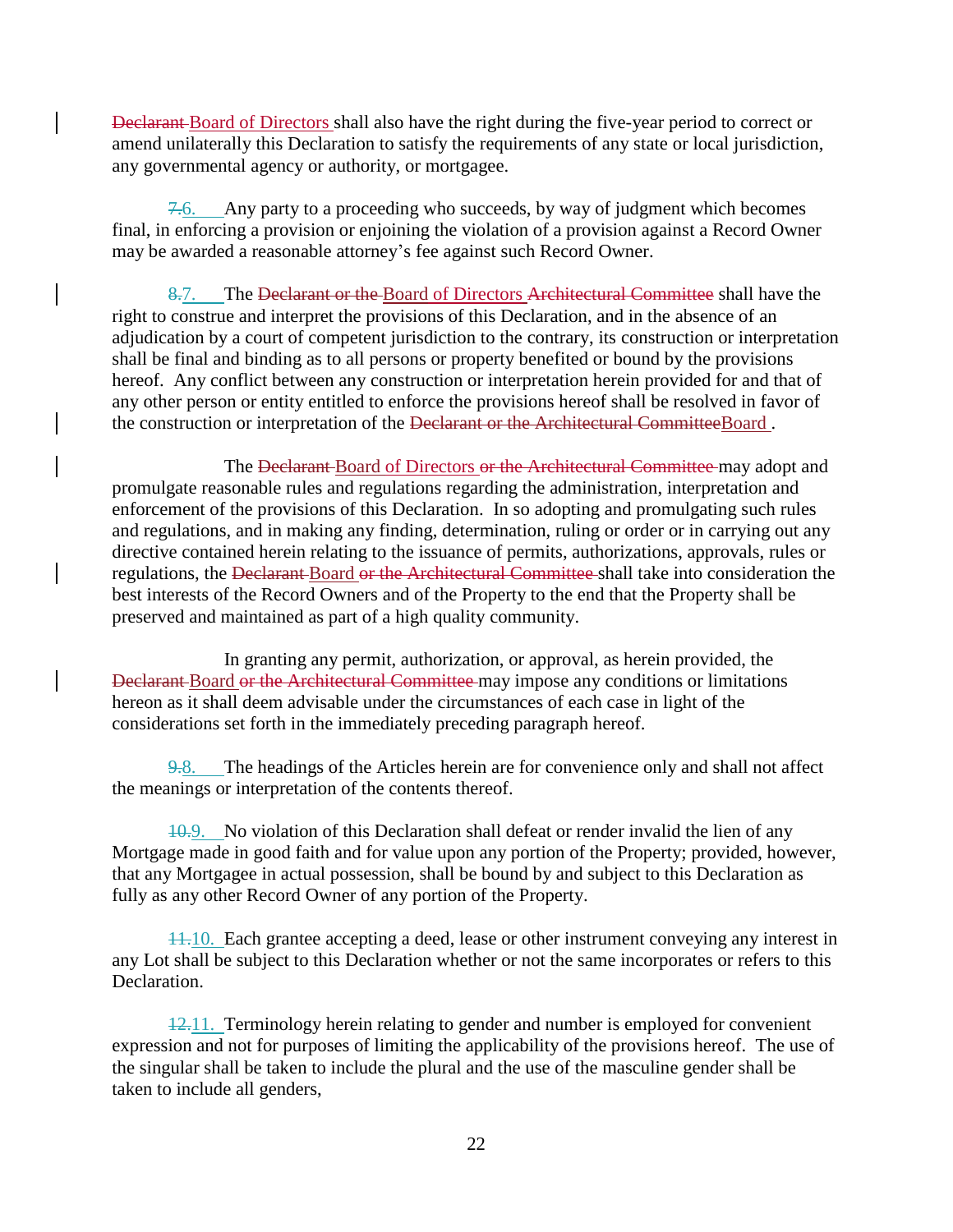IN WITNESS WHEREOF, Declarant has hereunto set its hand and seal on the date and year first above written.

| WITNESS/ATTEST | DECLARANT:<br>WAAVERLY WOODS, INC. |                               |
|----------------|------------------------------------|-------------------------------|
|                | <b>Kennard Warfield, President</b> | $\overline{\bf CEA}$<br>DE TE |
|                | Kennard Warfield, Individually     | 'SEA<br>, שנת זכולו           |